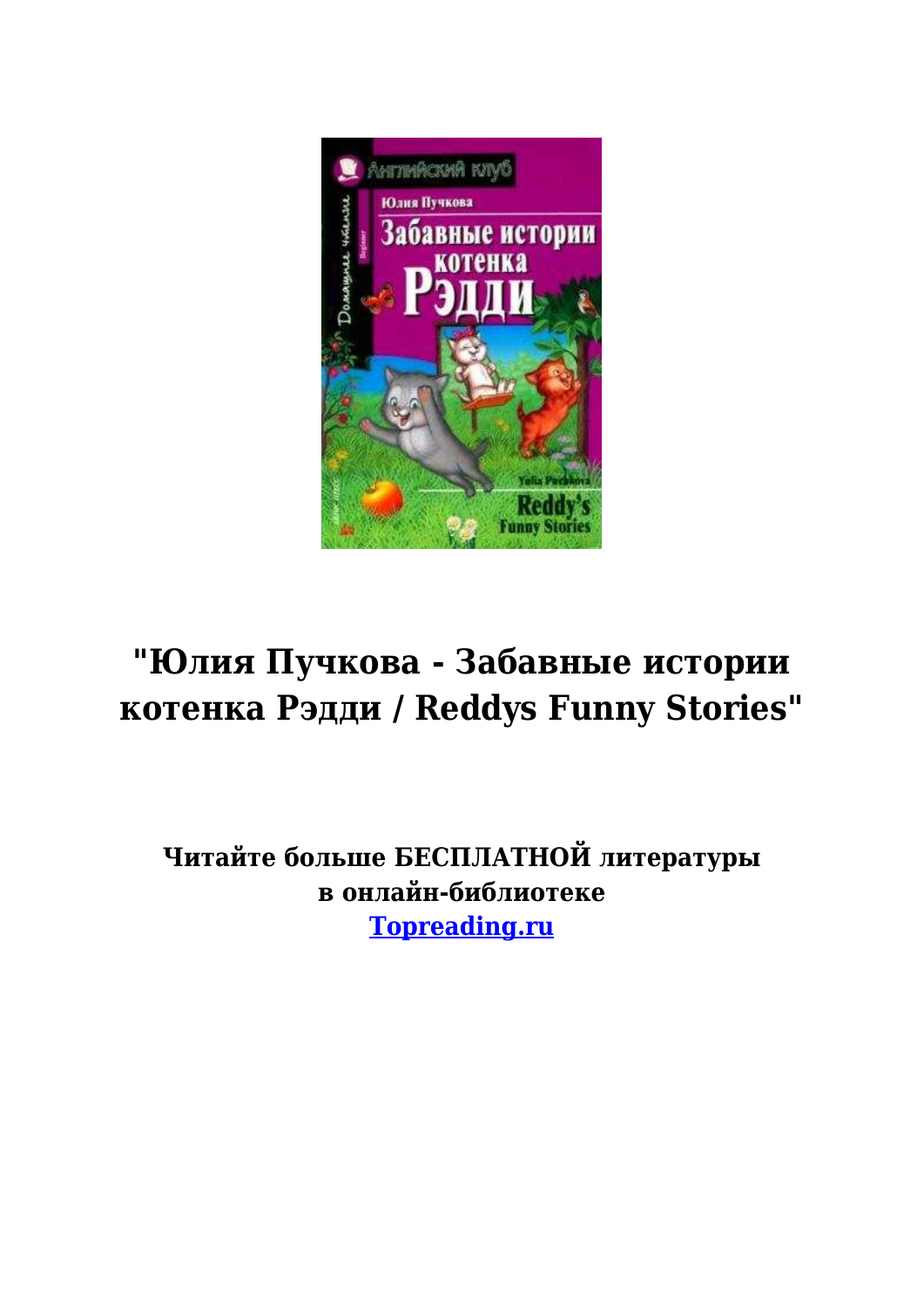От автора

#### Дорогие ребята!

Всего год или два назад вы узнали английский алфавит, потом прочитали первые английские слова, и вот наступил новый этап в овладении вами иностранным языком. Вы начинаете читать книги на английском! И это здорово!

Истории котёнка Рэдди написаны специально для вас. Главные герои книги — забавные котята: два брата и сестра. Я уверена, что вы полюбите умную, трогательную Пинки и доброго, озорного Рэдди. Может быть, не всем вам понравится Блэки. Но не забывайте, что он ещё совсем маленький котёнок, и у него вся жизнь впереди, чтобы стать мудрее и добрее.

Читайте и улыбайтесь! Проделав упражнения, предложенные после каждой главы, вы будете приятно удивлены, обнаружив, что стали чуть-чуть лучше говорить, чуть-чуть лучше разбираться в грамматике и научились отгадывать загадки на английском языке. Вы узнаете много новых слов и без труда запомните их, поскольку будете встречать их на протяжении всей книги то в одной, то в другой главе. И я точно знаю, что, прочитав эти истории, вы не остановитесь на достигнутом, а вооружившись новыми знаниями, возьмётесь за следующую, более трудную книгу и так далее. **Toply, номеновко, и ресем вам поправить пользом. го не заольного и добрее.**<br>**ИЗИЛЬ КОТЕНОВ, не всем вам поправить в поправитель или не заольно со немного и добрее.**<br>**The MATE SCRIP (DESPARAGEMENT SCRIPT)** и по стали чуть

Счастливого вам пути в прекрасный мир английского языка!

Перевод заданий к упражнениям

**About you.** — О тебе.

**Answer the questions.** — Ответь на вопросы.

**Choose right.** — Выбери правильно.

**Circle the odd word.** — Обведи не подходящее по смыслу слово.

**Complete.** — Дополни.

**Fill in.** — Вставь.

**Match.** — Подбери пару.

**Match the opposites.** — Соедини противоположные по смыслу слова.

**Put the sentences in the correct order.** — Расставь предложения в правильном порядке.

**True or false?** — Верно или неверно?

**What is it?** — Что это?

I. A Puzzle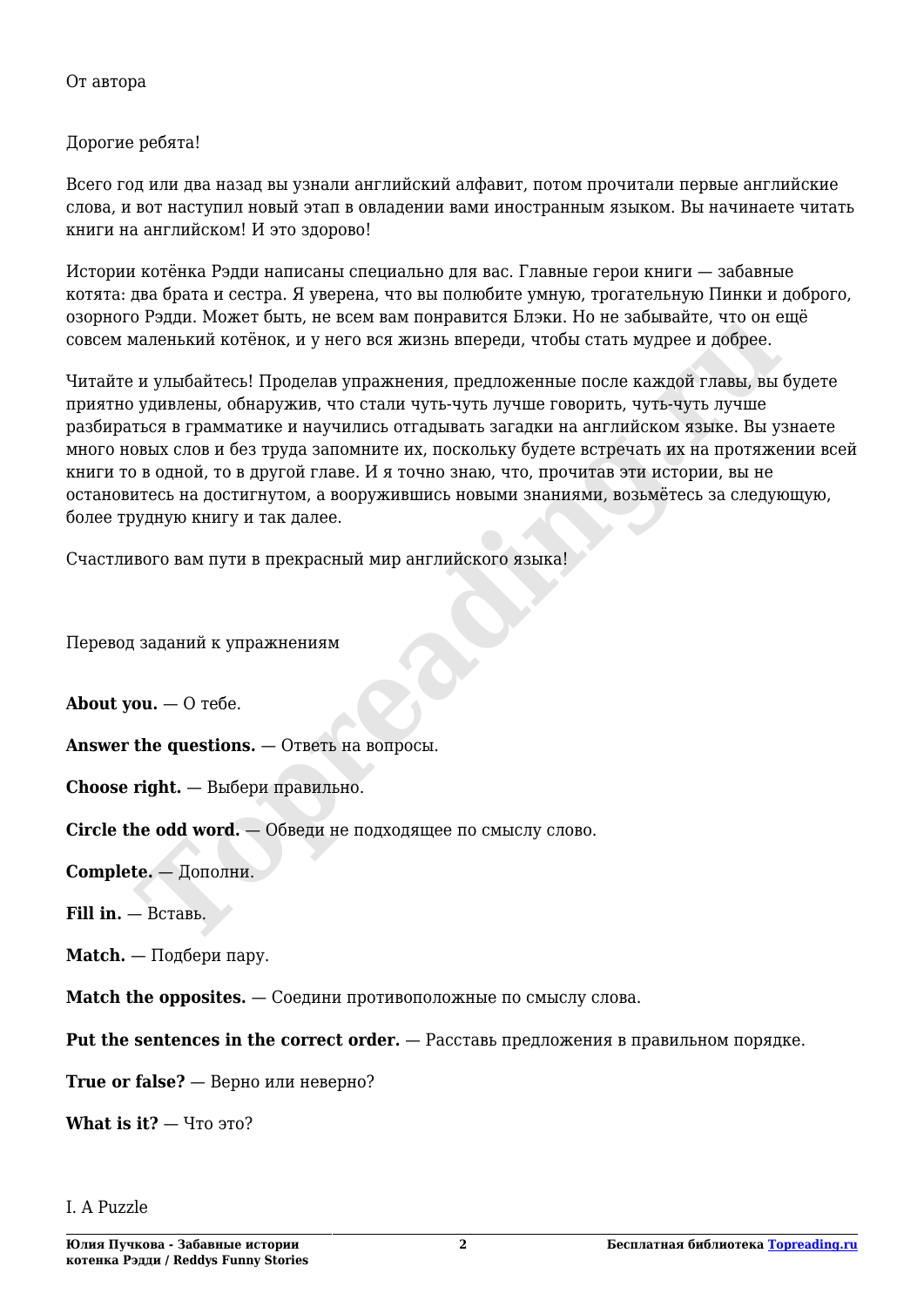Look! This is Pinky. She is white, but her ears and nose are pink. And that is Blackie. He has got a grey body and a black tail. They are very nice and they are my sister and brother. They are my friends, too. And this is me. I am Reddy. I am red, and red is my favorite color. We are kittens and we are little.

We have got a mother. But she is not with us now. She is with her sister. Mrs Paw visits and helps us. She is our mum's friend.

It is sunny today. We are in the garden now. Pinky is on the swing. She is swinging. Blackie is in an armchair. He is reading. And I am in a tree. I am watching the birds.

Pinky is very happy and she sings.

"Please, Pinky, don't sing!" says Blackie. "I can't read!"

"Don't read," says Pinky. "Listen to my song."

"But I want to read," says Blackie.

"And I want to sing!" says Pinky.

Pinky sings and Blackie is very angry. He takes his radio and turns it on.

Now Pinky is angry. She can't hear her song. She jumps down, comes up to Blackie and turns the radio off.

"Why are you doing that?" she asks. "Can you read when the radio is singing?"

Blackie looks at her and says:

"I can't read when the radio is singing. But you can sing when I am reading. That is not fair. But now I can't read and you can't sing. It is fair."

I, Reddy, don't like when my friends are not happy. I climb down the tree and go to them. I come up and say: **Thuky**, don't sing!" says Blackie. "I can't read!"<br>
Pinky, don't sing!" says Blackie. "I can't read!"<br>
and," says Pinky. "Listen to my song."<br>
ant to sing!" says Pinky.<br>
ant to sing!" says Pinky.<br>
Into sing!" says Pinky.<br>

"Pinky, you can sing in the house. Then Blackie can't hear you and he can read. Or Blackie, you can read in the house. Then you can't hear Pinky and she can sing in the garden."

Blackie and Pinky are nice kittens.

"OK, I am going into the house," they say together.

Exercises

#### **1 Answer the questions.**

1. Who has got pink ears?

2. What colour is Blackie's tail?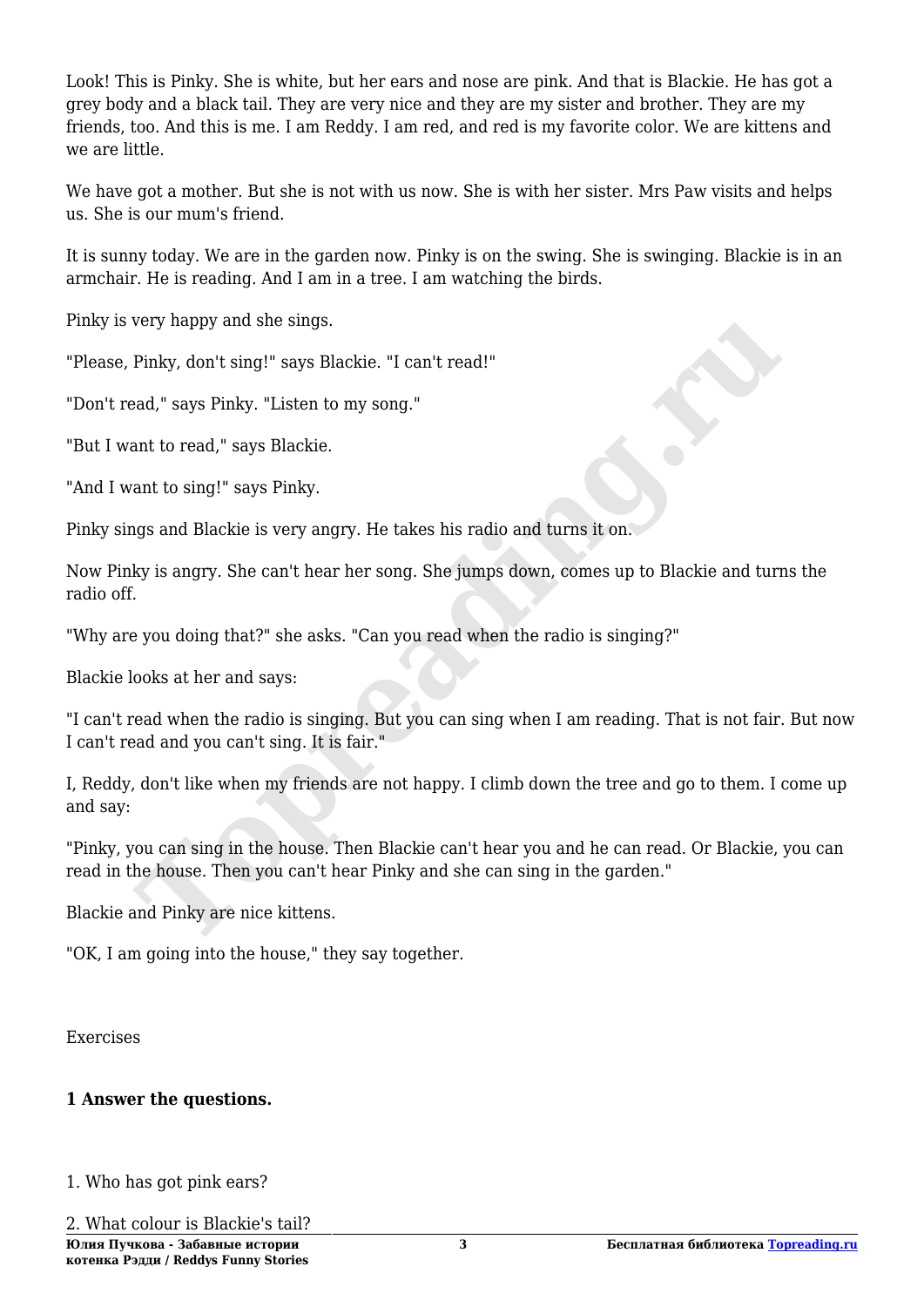- 3. What is Reddy's favorite color?
- 4. Is their mum with them now?
- 5. Where is she?
- 6. Who helps the kittens?
- 7. Where are the kittens?
- 8. What is Pinky doing?
- 9. What is Blackie doing?

#### **2 Match.**

#### **3 True or false?**

- 1. Pinky has got a book.
- 2. Pinky has got a radio.
- 3. Reddy does not like when his friends are not happy. **Top Transactions (Transaction School)**<br>
has got a book.<br>
has got a radio.<br>
does not like when his friends are not happy.<br>
ie and Pinky are in the house.<br> **Is it?**<br>
sing. You can listen to it. You can turn it off.
- 4. Blackie and Pinky are in the house.

#### 4 **What is it?**

- 1. It can sing. You can listen to it. You can turn it off.
- 2. It is big or small. You can read it.
- 3. It is in the garden. You can sit on it and swing.
- 4. It is long or short. You can sing it.
- 5. It is tall or short. You can climb it up and down.

#### II. A Nice Day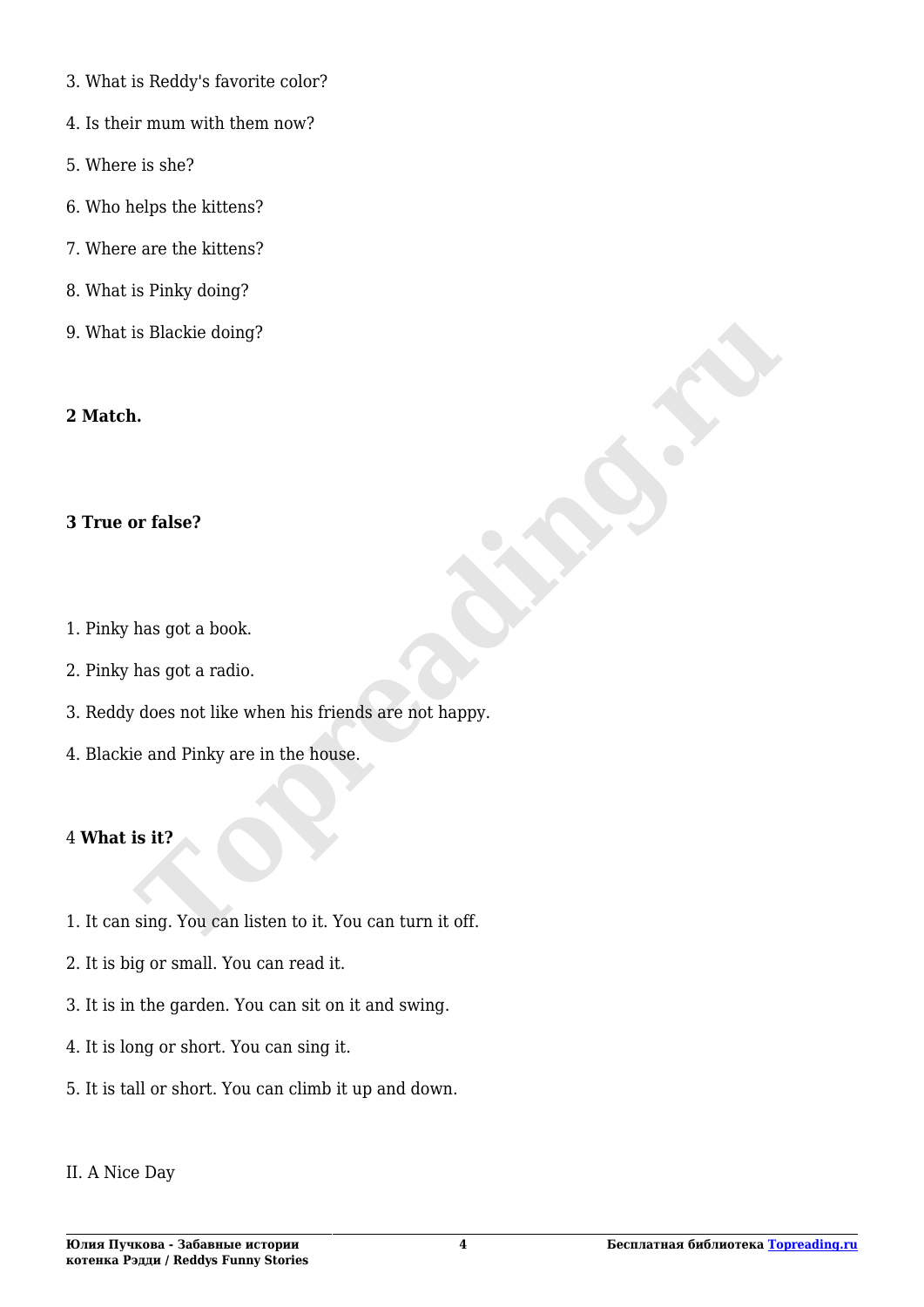We are in the house today. It is raining.

Pinky likes the cupboard. Now she is sleeping in the cupboard. Blackie likes the sofa. Now he is sitting on the sofa. I like the chair. Now I am playing with my tail under the chair.

"Can I play with you?" asks Blackie.

"But I am playing with my tail," I say. "I can't play with my tail and with you."

Blackie is sad. He wants to play and he plays with his tail.

Pinky wakes up. She comes out of the cupboard and looks at us.

"What are you doing?" she asks.

"We are playing with our tails," we answer.

"But it is not good. Can't you play together?" asks Pinky.

"How can we? Reddy is playing with his tail and I am playing with mine," says Blackie.

Pinky thinks and thinks and she says:

"You can play together. You, Blackie, can play with Reddy's tail. And you, Reddy, can play with Blackie's tail." **The state of the state of the constrainer of the constrainer of the state of the state.**<br>
The you doing?" she asks.<br>
playing with our tails," we answer.<br>
In we? Reddy is playing with his tail and I am playing with mine,"

"You are very clever," Blackie and I say.

Pinky is very happy. Blackie and I are happy, too. Now we are all playing together. Pinky is playing with my tail, I am playing with Blackie's tail and Blackie is playing with Pinky's.

What a nice day!

Exercises

#### **1 Answer the question.**

- 1. Where are the kittens?
- 2. What is Pinky doing?
- 3. What is Blackie doing?
- 4. What is Reddy doing?

#### **2 Match.**

#### **3 Fill in: am, is, are.**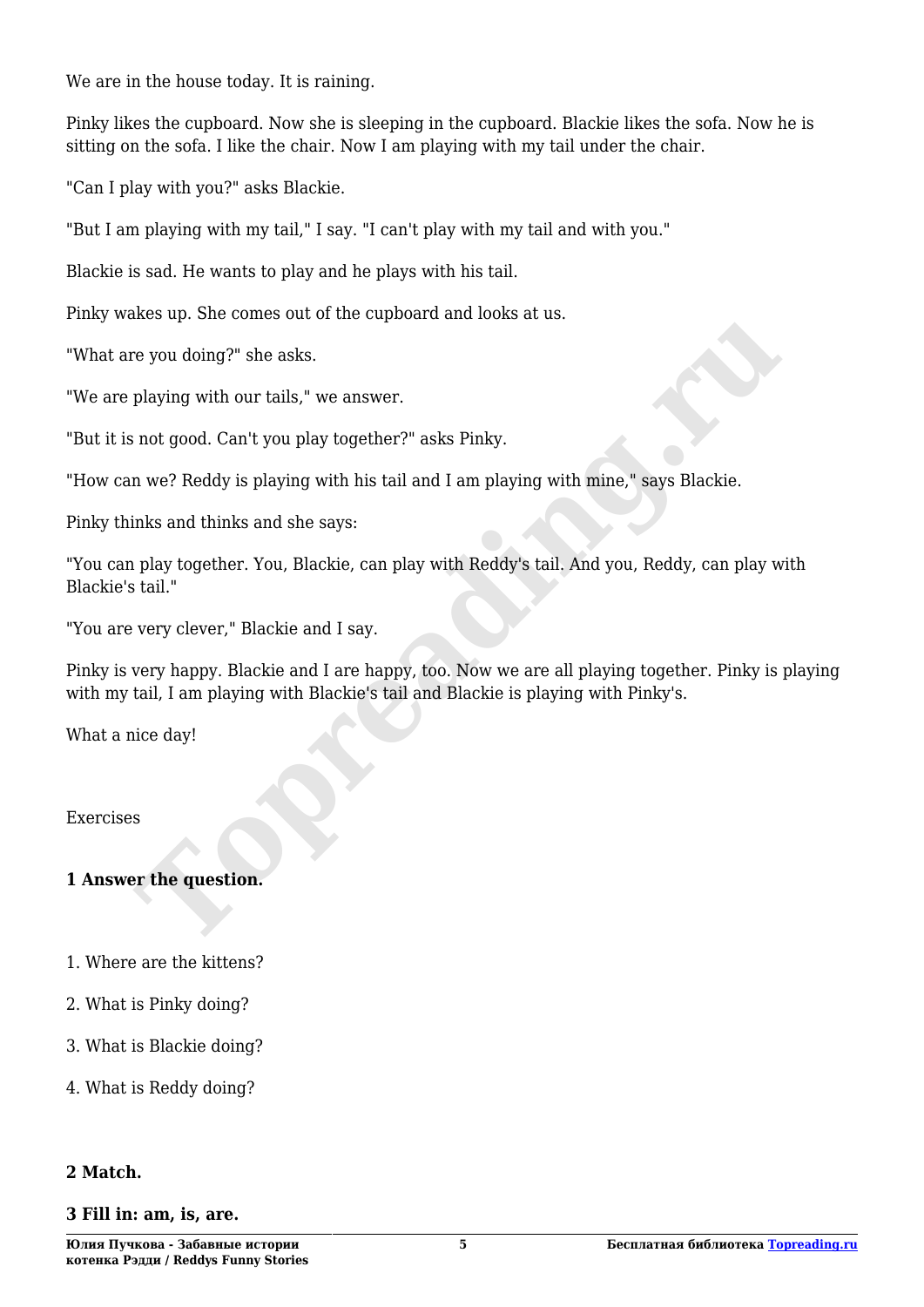1. We **in the house today**.

- 2. Blackie sad.
- 3. I **playing with my tail.**
- 4. You clever.
- 5. Blackie and I happy.

#### **4 What is it?**

- 1. There are cups and plates in it.
- 2. It has got four legs. You can sit on it.
- 3. It is big. You can sleep on it.
- 4. Animals have got it. It is long short.

III. An Apple Ball

It is autumn. It is September. It is Pinky's birthday today. She is eight months. She has got two presents: Blackie's present and my present. Blackie's present is a small red ball and my present is a box of chocolates. Mrs Paw visits us in the morning. She gives Pinky a big birthday cake and goes home because she has got a baby son there. **The Source of the Source of the Source of the Source of the Source of the Source of the Source of the Source of the Source of the Source of the Source of the Source of the Source of the Source of the Source of the Source** 

Pinky makes tea for us. We drink tea and eat chocolates together. Then we play with a small red ball. We play and play. Pinky catches the ball with her teeth. Oh no! There is a hole in the ball. We can't play with it now.

Pinky is very sad. She cries.

"I have not got any presents now," she says. "There are no chocolates and there is not a ball."

"Please, don't cry!" I say. "We can go and play in the garden. There are a lot of apples on the grass. We can play with the apples."

We go to the garden and we play with the apples. When there is a hole in the apple, we eat it up and play with another apple.

Pinky is happy now. She likes apples. They are red, you can play with them and you can eat them.

Exercises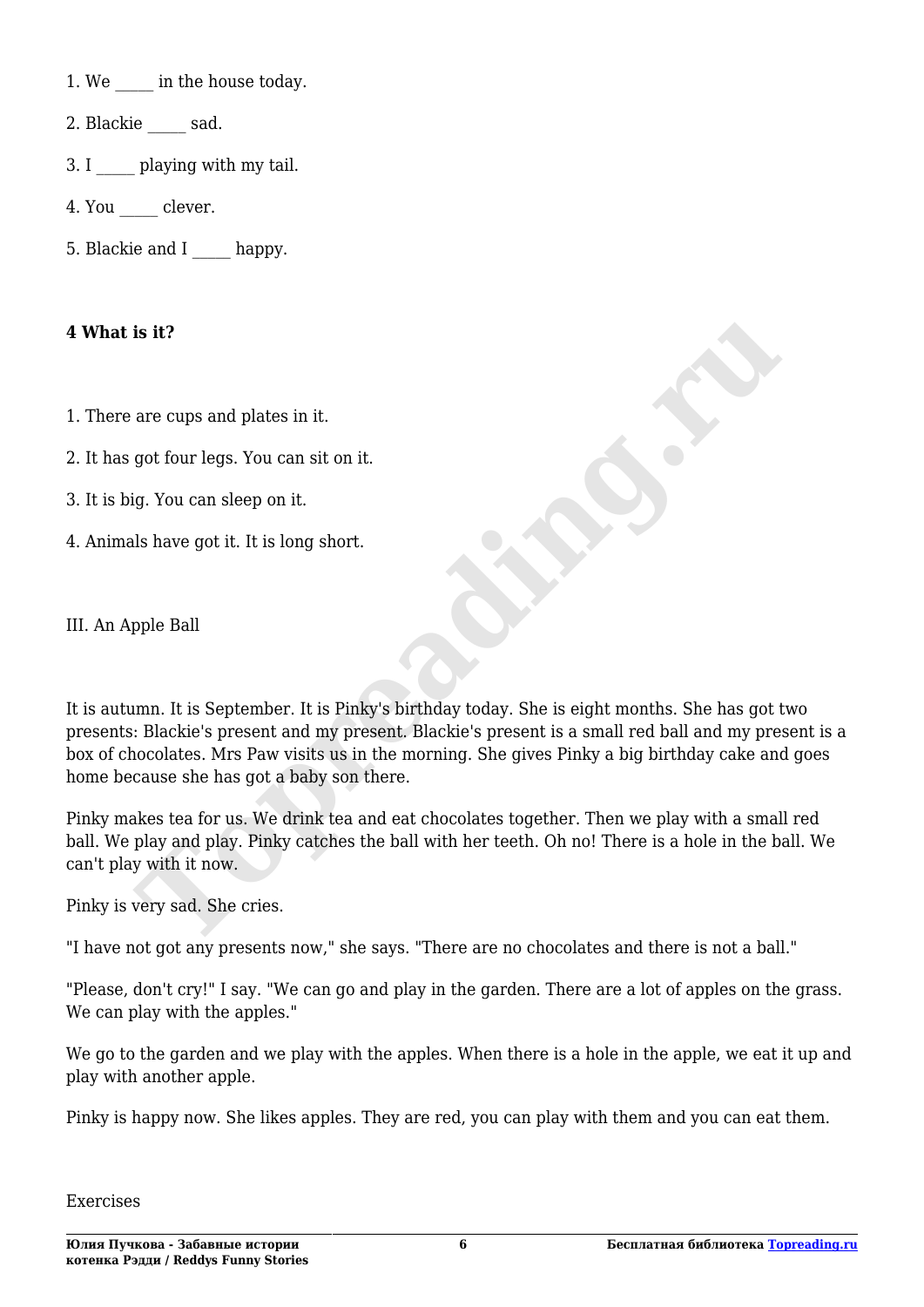#### **1 Answer the questions.**

- 1. What season is it?
- 2. Whose birthday is it?
- 3. What presents has Pinky got?
- 4. Has Mrs Paw got children?
- 5. What do the kittens drink?
- 6. Is there a hole in the ball?

#### **2 What is it?**

- 1. You can play with it but you can't eat it.
- 2. You can play with it and you can eat it.
- 3. You can drink it. It is hot. It is brown. You put sugar in it. **The set of the set of the ball?**<br> **Top a** hole in the ball?<br> **To a** hole in the ball?<br> **Top a** hole in the ball?<br> **Top a** hole with it and you can eat it.<br>
In drink it. It is hot. It is brown. You put sugar in it.<br> **Porta**

#### **3 True or false?**

- 1. It is Reddy's birthday.
- 2. Blackie gives Pinky a box of chocolates.
- 3. Pinky catches the ball with her teeth.
- 4. There are a lot of balls on the grass.
- 5. Pinky likes lemons.

#### **4 Fill in:** *have got, has got, is, are, am.*

- 1. The apple  $\qquad$  red.
- 2. The ball  $\_\_\_\_\$  a hole.
- 3. The kittens happy.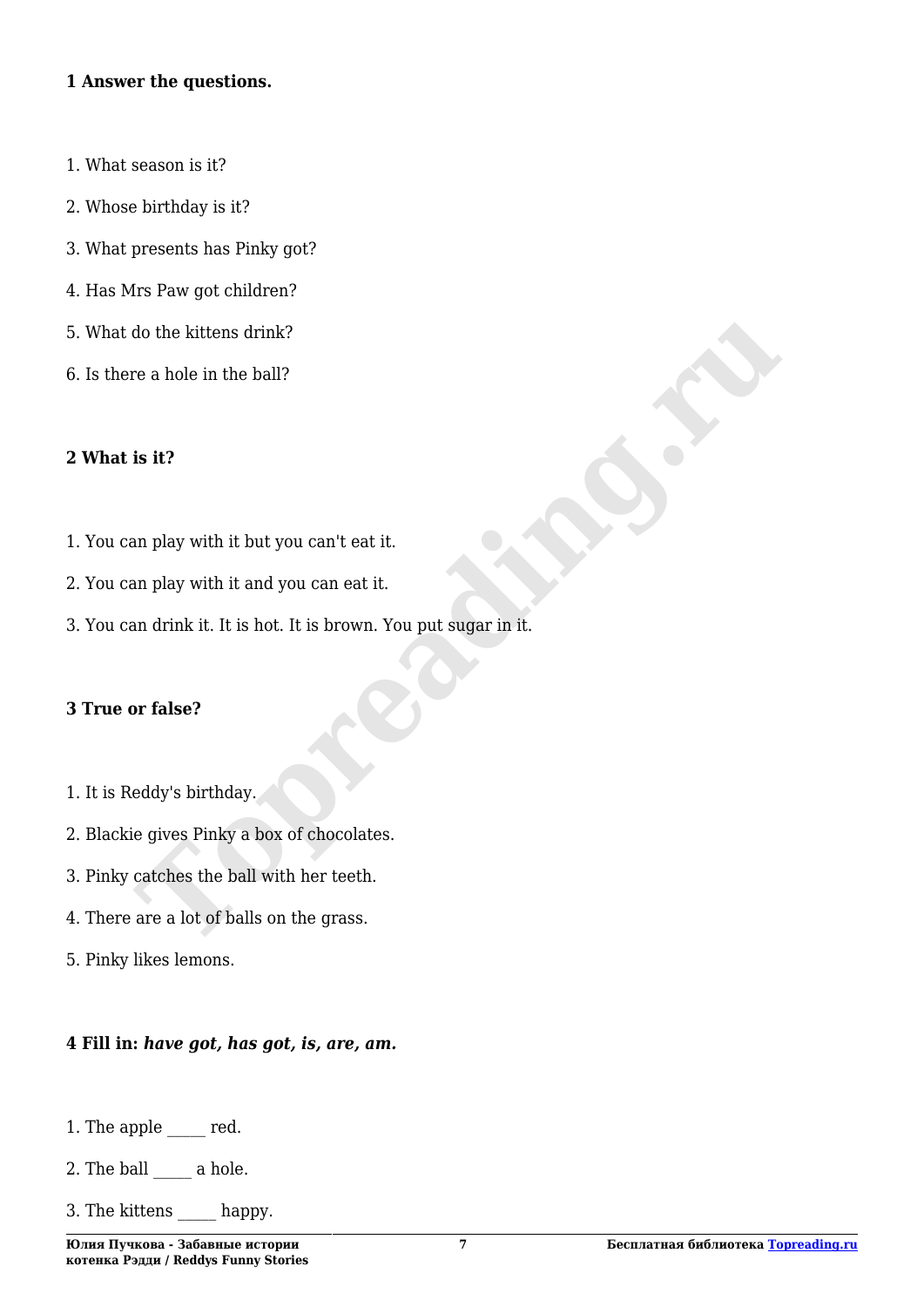4. They a box of chocolates.

5. The chocolates \_\_\_\_\_ nice.

 $6. I$  happy.

7. I a present.

IV. Snow

It is winter. It is cold and it is snowing. We are in the living room. We are looking at the snow through the window.

"Let's go and play in the snow," says Pinky.

"No, it is too cold," says Blackie. "We can put on our warm coats and boots," says Pinky.

"I can't run in my boots. They are too big," says Blackie and he looks at me.

"I can't run in my coat. It is too long," I say and I look at Blackie. It is so warm in the living room and so cold in the garden.

"I see," says Pinky. "Don't run. Stand and look at me. My clothes are nice. I can run in my boots and my coat."

"We can look at you through the window," say Blackie and I.

"OK," says Pinky. "Don't go. Sit down on the sofa and look at me through the window."

So Pinky puts on her warm clothes and boots and goes out. She runs in the snow and she makes a snowman. She jumps in the snow and dances in the snow. She makes a snowball and throws it at her snowman. then it is cold and it is snowing. We are in the living room. We are looking at the snot<br>the window.<br>and play in the snow," says Pinky.<br>too cold," says Blackie. "We can put on our warm coats and boots," says Pinky.<br>run in

We are sitting on the sofa and looking at Pinky. Then I stand up, take my warm coat and boots and put them on.

"Blackie," I say. "Put on your warm clothes, and let's go out. It is fun in the snow."

"It is too cold," says Blackie. "I don't want."

So I go to Pinky. We run in the snow and we make two snowmen. We jump and dance in the snow. We make snow-balls and throw them at our snowmen. We are having fun!

Suddenly we see Blackie. He is standing in the garden.

"Look, my boots are not too big," he says. "I think, I can run. Let's play together."

Now we play together and we are very happy.

Exercises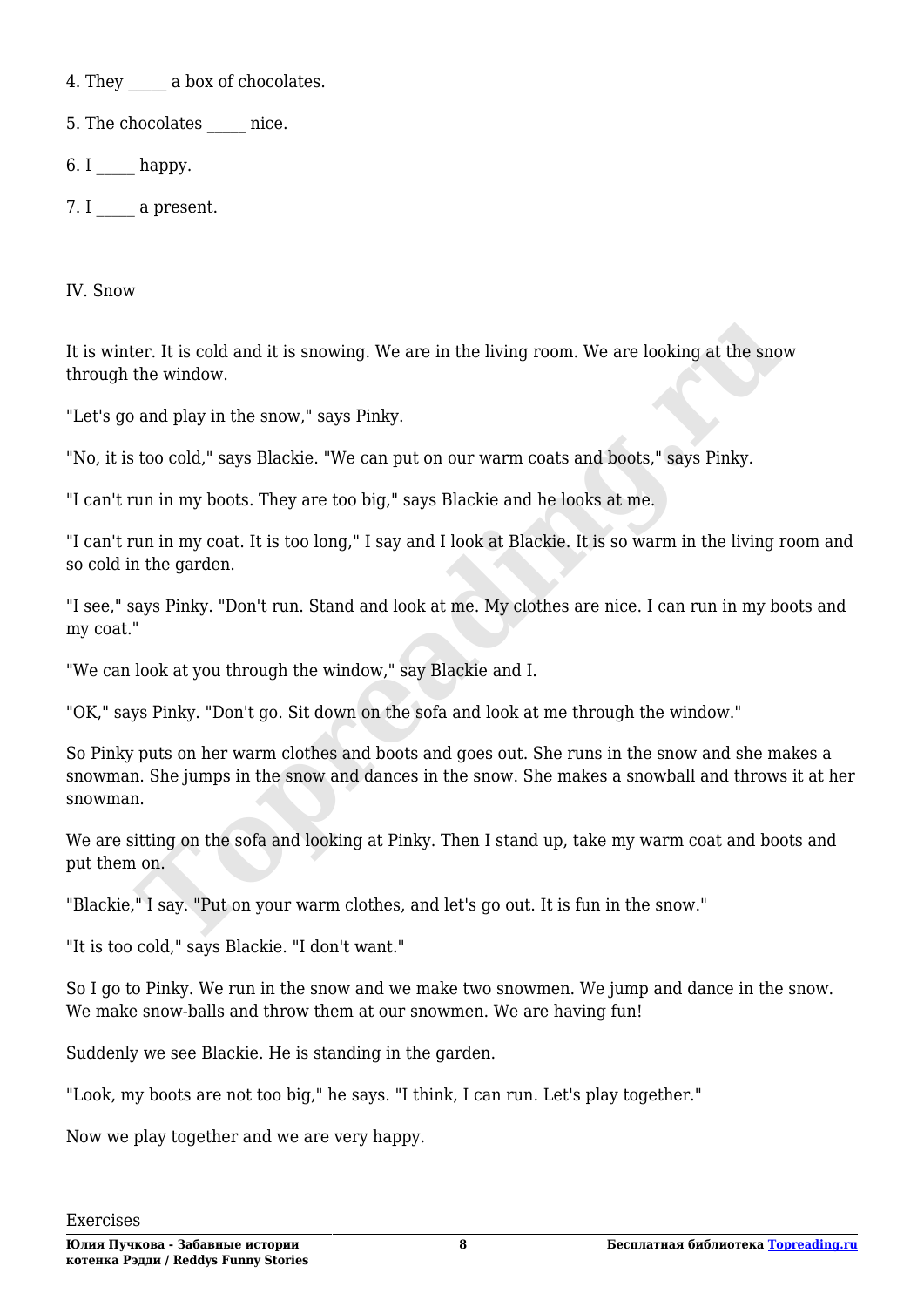#### **1 Match.**

#### **2 Fill in: they, I, me, them, us, we.**

- 1. stand up and put on my clothes.
- 2. He looks at  $\qquad \qquad$ , and I look at him.
- 3. We make snowballs and throw at the snowmen. ake snowballs and throw <u>\_\_\_</u> at the snowmen.<br>
are our friends. \_\_\_\_\_ like them.<br>
e happy. Look at \_\_\_\_!<br> **n.**<br> **n.**<br> **Toppy.** Look at \_\_\_\_!<br> **Toppy.** Look at \_\_\_\_!<br>
<br> **is the weather like today?**<br>
are the kittens?<br>
<br>
does
- 4. are our friends. like them.
- 5. We are happy. Look at \_\_\_\_\_!

#### **3 Match.**

#### **4 Answer the questions.**

- 1. What is the weather like today?
- 2. Where are the kittens?
- 3. What does Pinky put on?
- 4. What does she do in the snow?

#### **5 Put the sentences in the correct order.**

- 1. Blackie goes out.
- 2. Reddy puts on his warm clothes.
- 3. They play together.
- 4. Pinky runs in the snow.
- 5. They are in the living room.
- V. A Film or Lunch?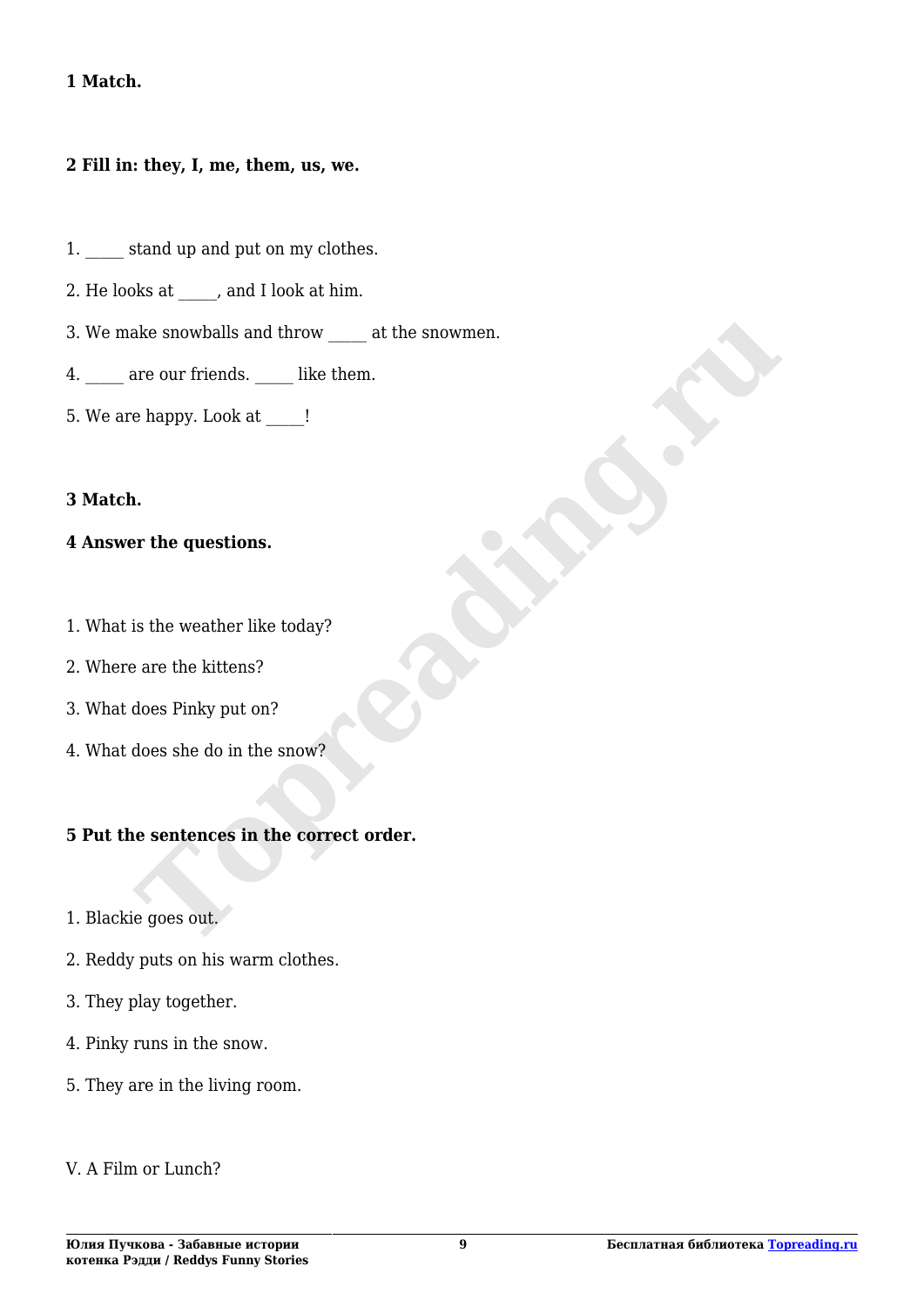It is very cold today. We are in the house. We are watching a film. It is about a mouse. Its name is Stuart Little. The film is very interesting. But, when I see a mouse, I am very hungry.

So I say:

"Let's watch another film!" "What film?" asks Blackie.

"Another film. Not about mice," I say.

"OK," says Blackie. He takes another film and we watch it. It is about a clown fish. Its name is Nemo. The film is very interesting. But, when I see a fish, I am hungry. So I say:

"Let's watch another film."

"What film?" asks Blackie.

"Another film. Not about fish," I say.

Blackie takes another film and we watch it. It is about a bird. Its name is Valiant. The film is very interesting. But, when I see a bird, I am hungry. atch another film."<br>
Im?" asks Blackie.<br>
The mark of say.<br>
The mark of say.<br>
The mark of say.<br>
The mark of say.<br>
The film is space is Valiant. The film is<br>
and B. But, when I see a bird, I am hungry.<br>
The such another film

"Let's watch another film!" I say.

"Again?" cries Blackie. He is very angry.

"Oh Blackie," says Pinky. "I think, Reddy is very hungry. Let's have lunch. And then we can watch a film."

So we have lunch. Now I am not hungry and I can watch films about mice, fish or birds.

"Thank you, Pinky," I say. "You are so clever."

Exercises

#### **1 Answer the questions.**

- 1. What's the weather like today?
- 2. What are the kittens doing?
- 3. Are the films interesting?
- 4. Is Blackie angry?
- 5. What are the films about?
- 6. Is Reddy hungry?
- 7. Do they have lunch?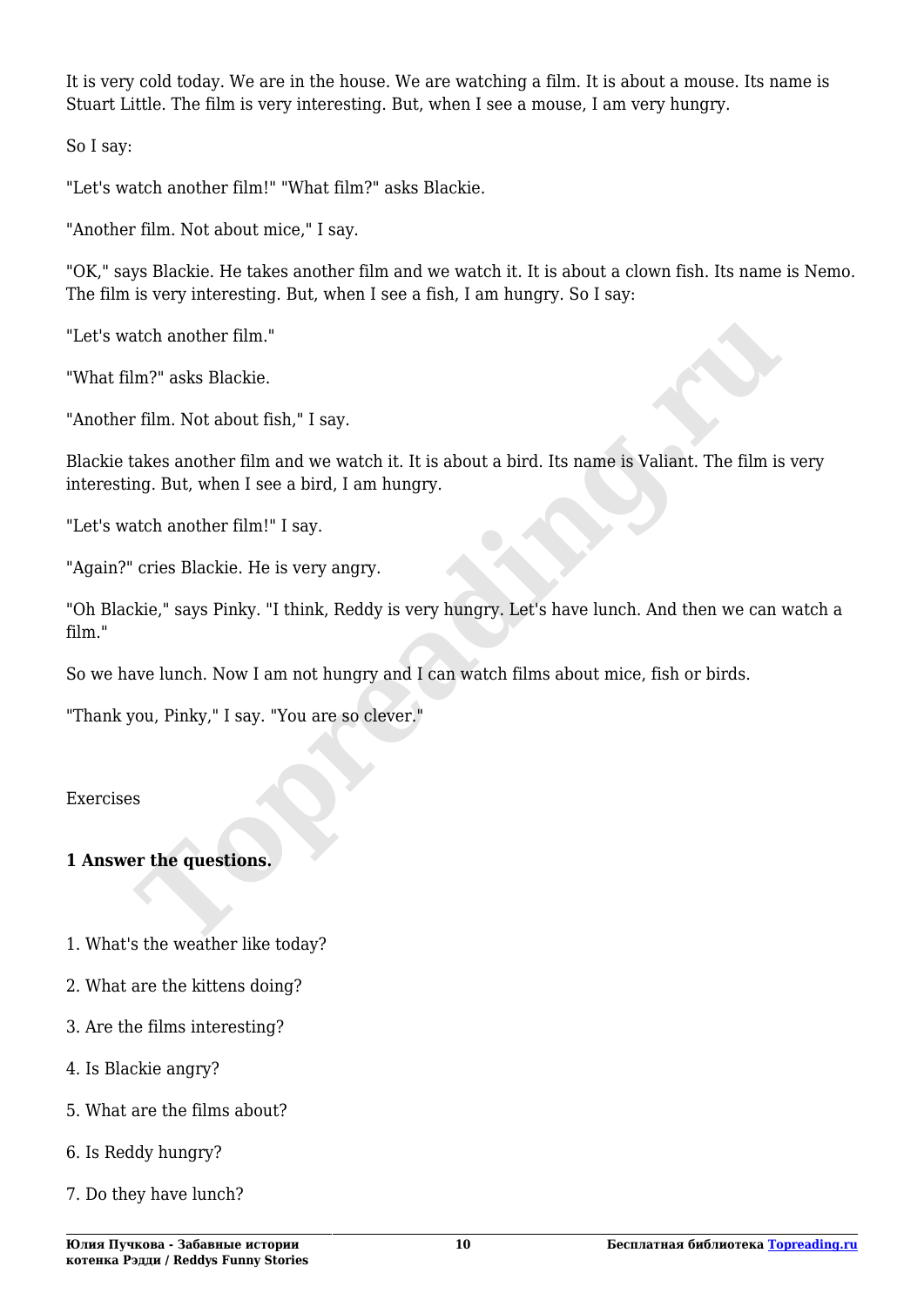#### **2 Match.**

#### **3 Complete.**

- 1. Let's watch a f \_\_\_\_.
- 2. When I see a mouse, I am h  $\qquad$ .
- 3. Let's have l \_\_\_\_.

#### **4 What is it?**

- 1. It is big or small. It can sing and fly.
- 2. It is big or small. It can't talk but it can swim.
- 3. Cats catch it. It is small. It has got a long tail.
- 4. You can watch it. It is interesting.

VI. Well Done, Pinky!

It is Sunday today. It is our clean day. We tidy up our house on Sunday and we have a bath on Sunday. **The Markon School School School School School School School School School School School School School School School School School School School School School School School School School School School School School School** 

Now Pinky is cleaning the kitchen and the bathroom. I am cleaning the dining room. Blackie is cleaning the bedroom. It is funny. We like it. When the house is clean, Pinky says:

"Now let's work in the garden. Let's water the flowers and the trees in the garden."

"Oh no!" we cry together with Blackie. "We can't work in the garden. We are tired."

"But think about the trees and the flowers!" says Pinky. "You drink milk and water every day, but they can't do it. They haven't got milk or water in the fridge. They are thirsty."

"How do you know?" we ask. "Do you talk to trees?"

"No, I don't," says Pinky, and she is very angry. "But I know! Look!"

Pinky takes a glass of water and waters the floor.

"Can you see the water?" she asks.

"Yes, we can," we answer.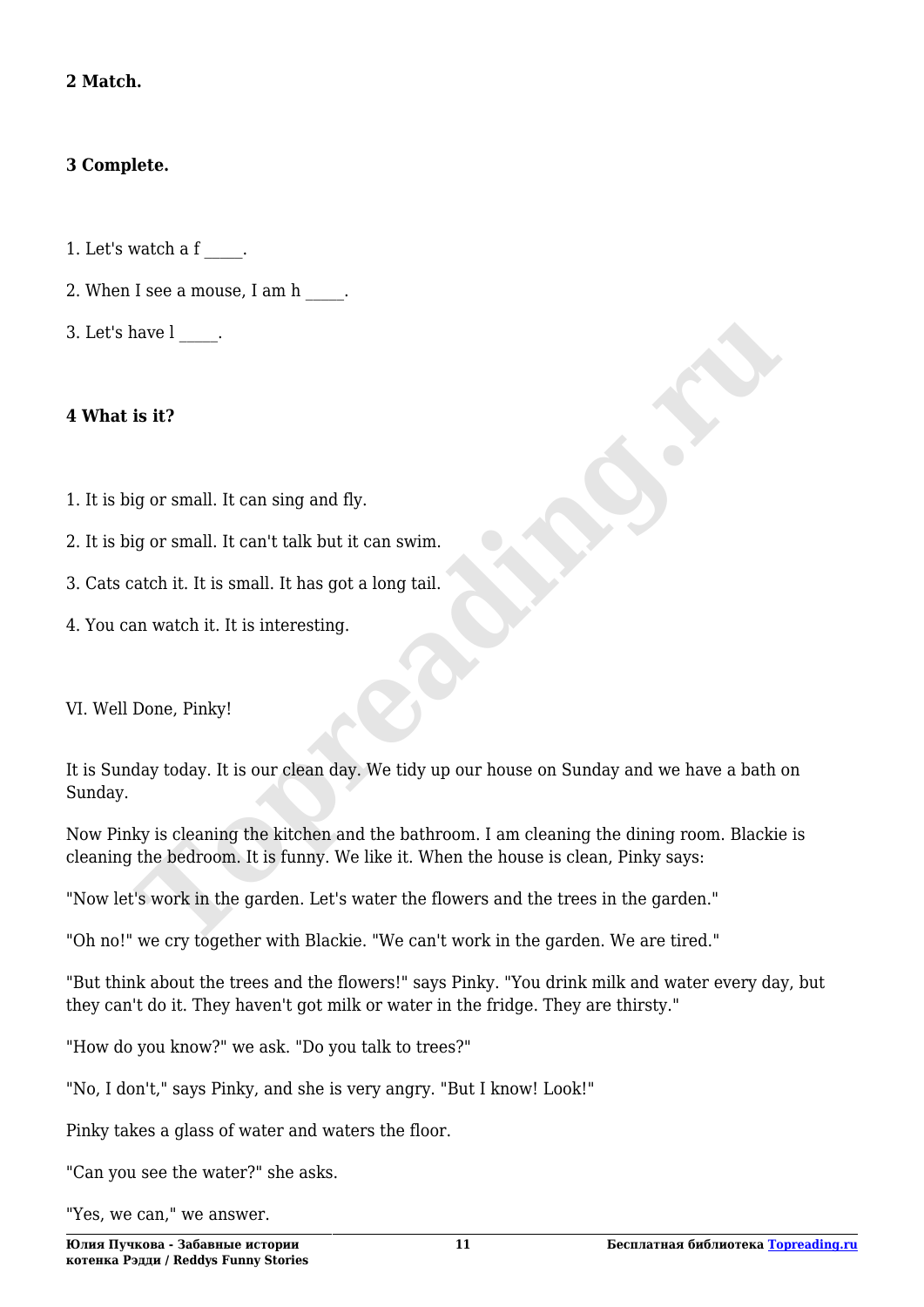"The floor is not thirsty. It is not drinking the water," says Pinky. "Now let's go to the garden."

Pinky takes another glass with water and we go to the garden.

We come up to a tree. Pinky waters the tree.

"Look!" says Pinky. "The tree is drinking! There is no water on the ground now."

We look at the ground. It is wet, but there is no water on the ground.

"The trees are thirsty!" says Pinky. "Now help me to water them."

"Pinky, you are very clever!" I say. "You can understand trees."

And we water all the trees and the flowers in the garden.

Mrs Paw always visits us on Sundays. She looks at the clean rooms and at the trees and flowers in the garden. She says: "Good kittens!" For the trees and the flowers in the garden.<br>
Water all the trees and the flowers in the garden.<br>
The says: "Good kittens!"<br>
For the gas and flowers and a the trees and flow<br>
For the questions.<br>
S<br>
S<br>
S<br>
Topped the says: "

#### Exercises

#### **1 Answer the questions.**

- 1. What day is it today?
- 2. What do they tidy up?
- 3. Do they like it?
- 4. Do they go to the garden?
- 5. Do they water the trees and the flowers?
- 6. Who visits the kittens on Sundays?

#### **2 Match.**

#### **3 About you.**

- 1. Do you tidy up your room?
- 2. Do you water the flowers?
- 3. Do you work in the garden?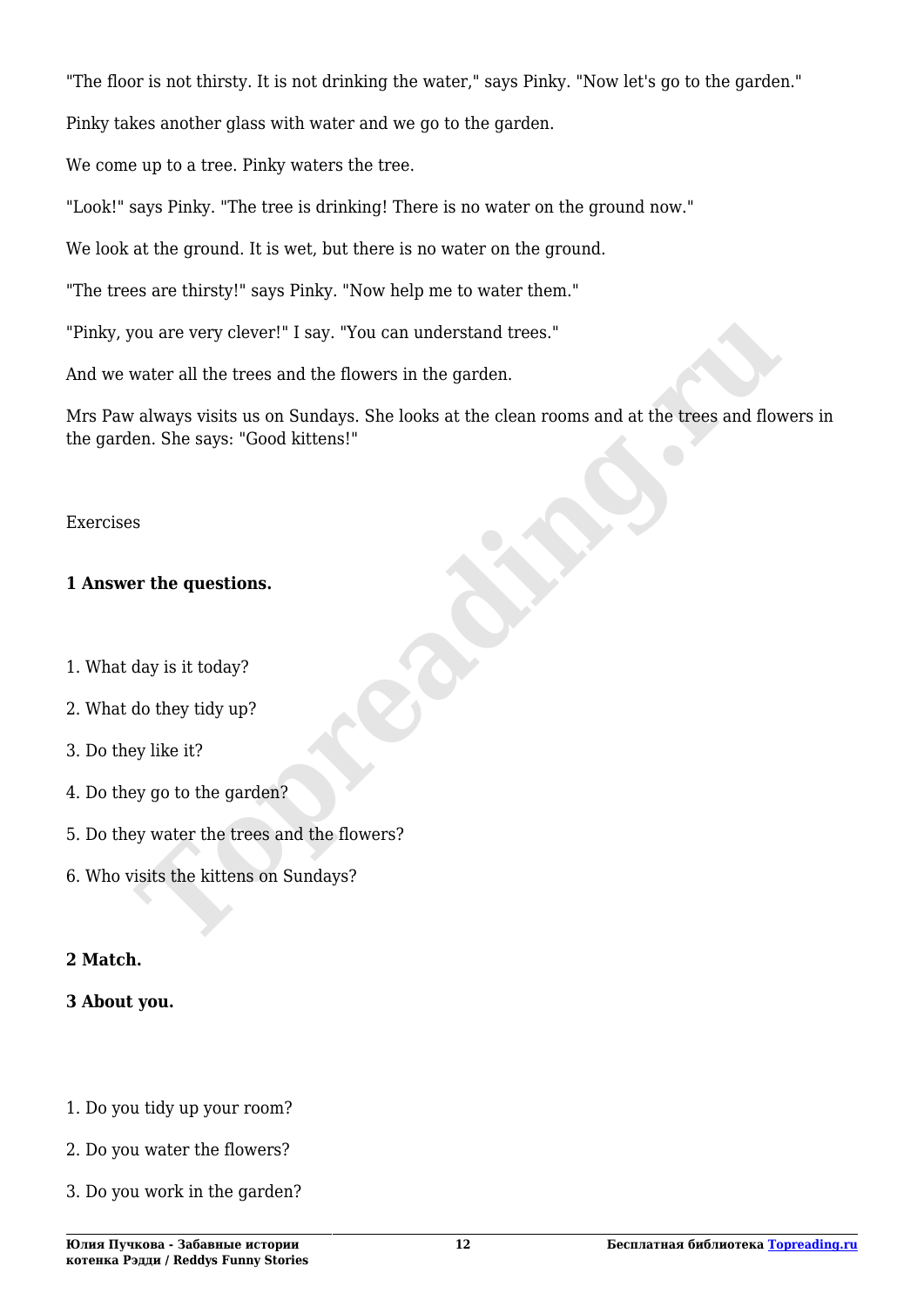4. Do you water the trees in your garden?

#### **4 What is it?**

- 1. It is beautiful. It is red, yellow, white, orange, pink or blue. You water it.
- 2. It is small or big. You have water in it.
- 3. Tables, sofas, chairs, bookcases, armchairs stand on it.
- 4. You can sleep in this room.
- 5. You can eat in this room.
- 6. You can cook in this room.
- 7. You can wash in this room.

VII. A Monster

It is sunny today. It is very hot. We are hot. We take a big towel, three cups, three plates, some milk, some meat, three apples and go to the lake. **Follow Solution**<br>
Solutions, chairs, bookcases, armchairs stand on it.<br>
In sleep in this room.<br>
In each in this room.<br>
In wash in this room.<br>
In wash in this room.<br>
<br>
In wash in this room.<br>
<br>
<br>
<br>
<br> **Toppeading the complex** 

The lake is big and the water in the lake is cold. We swim and play. Then we go out. Blackie does not go out. He is in the lake.

"Go out!" says Pinky. "The water is not warm. It is cold."

"I am not cold," says Blackie. "I like the water!"

"Pinky," I say. "Let's eat our breakfast."

"But we can't. Blackie is in the lake." "Yes, we can," I say. I take a piece of meat, eat it and say:

"Look, Blackie! I am eating our meat! It is very nice!"

Blackie looks at me and says:

"Eat the meat. I can fish here."

So Blackie is in the water. The water is cold. Pinky is not happy. She is sad. She looks at me and says:

"Reddy, what can we do?"

"Wait and see," I say.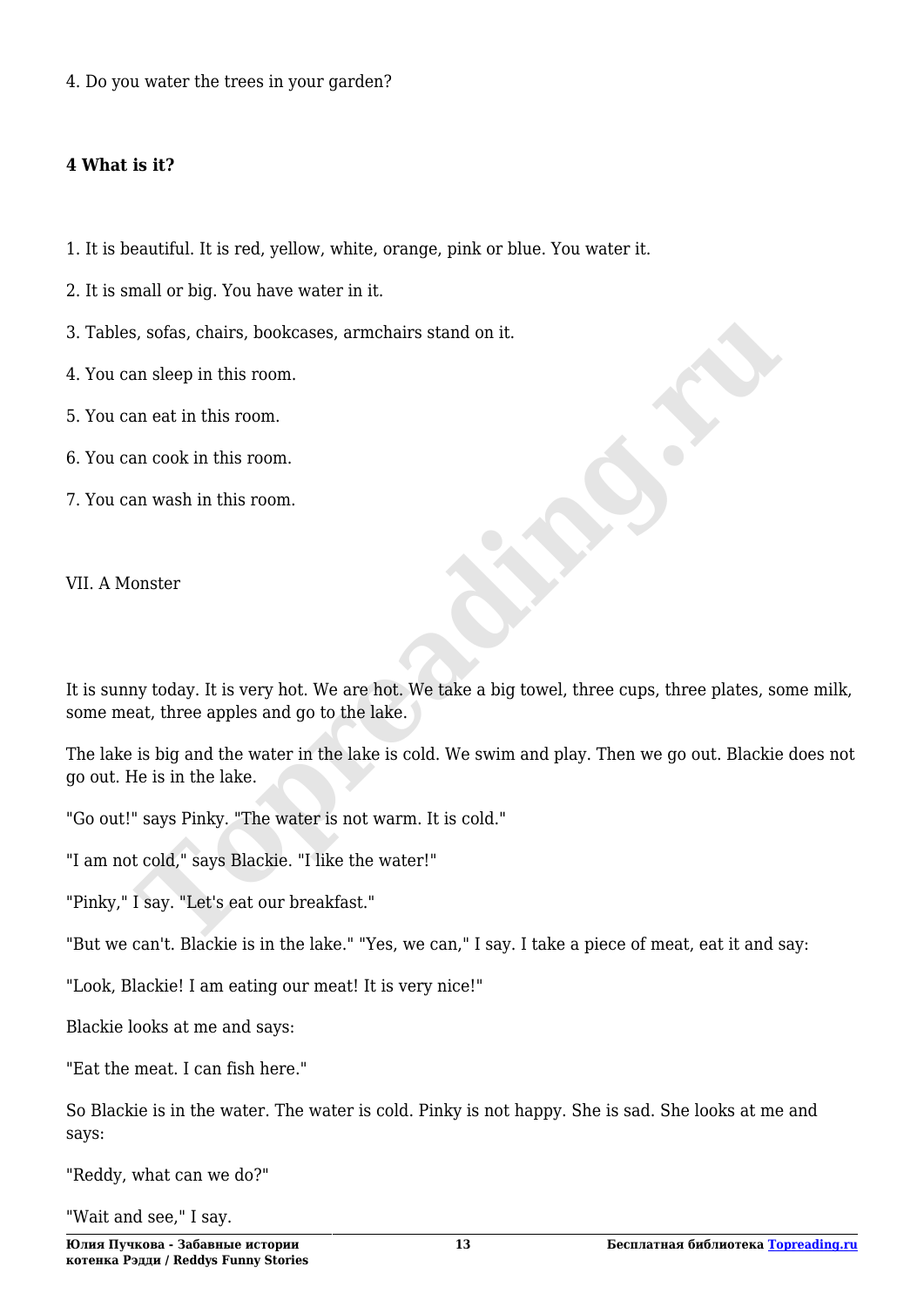Blackie is fishing now. He is not looking at me. I walk into the water and dive. Now I am under the water. I swim to Blackie under the water. Now I can see his legs. I open my mouth and bite him.

"Help!" cries Blackie. "There is a monster in the water."

Blackie runs out of the water.

"There is a monster in the lake!" he says to Pinky.

"A monster?!" cries Pinky.

"Yes, it has got red ears and very sharp teeth!"

Pinky looks at Blackie. She knows that monster but she says:

"Don't go into the water again! I know that monster. It is in one of my books. It is a terrible monster!" bes at Blackie. She knows that monster but she says:<br>
into the water again! I know that monster but she says:<br>
i"<br>
I"<br>
Signalize. He is a firald. He looks at Pinky and says:<br>
For is Reddy?"<br>
cries Blackie. "The is in the w

"OK," says Blackie. He is afraid. He looks at Pinky and says:

"And where is Reddy?"

"Oh no!" cries Pinky. "He is in the water!"

"Oh no!" cries Blackie. "The monster can bite him!"

They look at the lake. I am swimming in the lake.

"Reddy, come out!" cry Pinky and Blackie. "There is a terrible monster in the water!" says Blackie.

"Is it big?" I ask.

"It is long and it has got red ears and very sharp teeth!"

"But I am not afraid of monsters. I have got sharp teeth, too," I say. "I am not going out. The water is warm now. Don't wait for me. Have breakfast."

"Oh!" says Pinky. "Again."

She looks at Blackie.

"What about a monster with a black tail?" she says.

Exercises

#### **1 Answer the questions.**

1. What's the weather like today?

2. Are the kittens hot?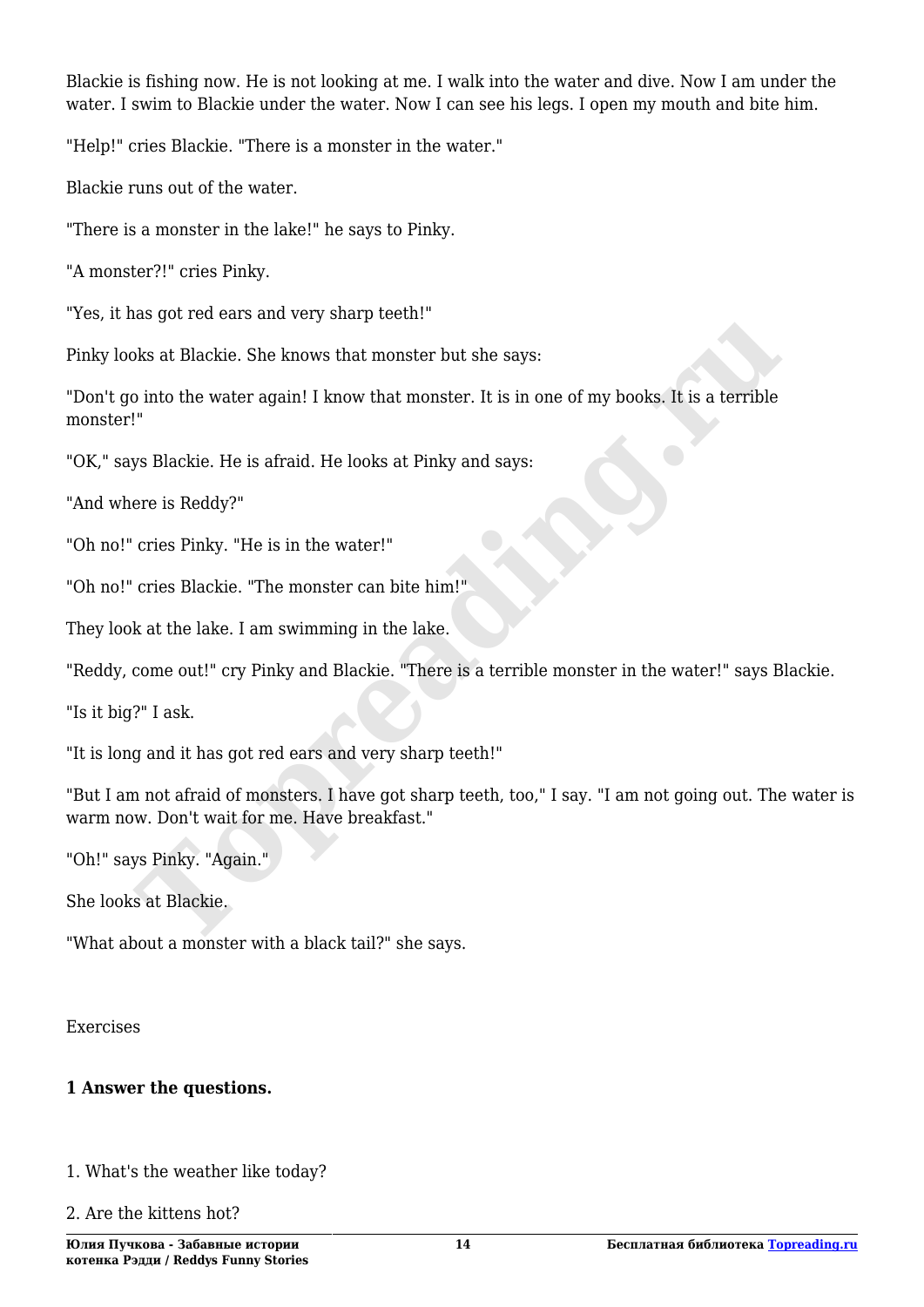- 3. What do they take?
- 4. Where do they go?
- 5. Is the water hot?
- 6. Who is the monster with red ears?
- 7. Who is the monster with a black tail?

#### **2 Match.**

#### **3 True or false?**

- 1. Blackie is sad.
- 2. Reddy bites Pinky.
- 3. Pinky is under the water.
- 4. There is a monster in the lake.
- 5. The lake is small.
- 6. Pinky is swimming in the lake.
- 7. Blackie is afraid of the monster.

# **4 Put the sentences in the correct order. n.**<br> **I** a. For false?<br> **I** e is sad.<br> **I** is under the water.<br> **IS a monster in the lake.**<br> **IS as a monster in the lake.**<br> **IS as a first of the monster.**<br> **IS as first of the monster.**<br> **IS as first of the monster.**<br>

- 1. The kittens go the lake.
- 2. It is sunny today.
- 3. Reddy eats the meat.
- 4. Reddy bites Blackie.
- 5. Reddy dives into the water.
- 6. Blackie runs out of the water.

#### VIII. A Visitor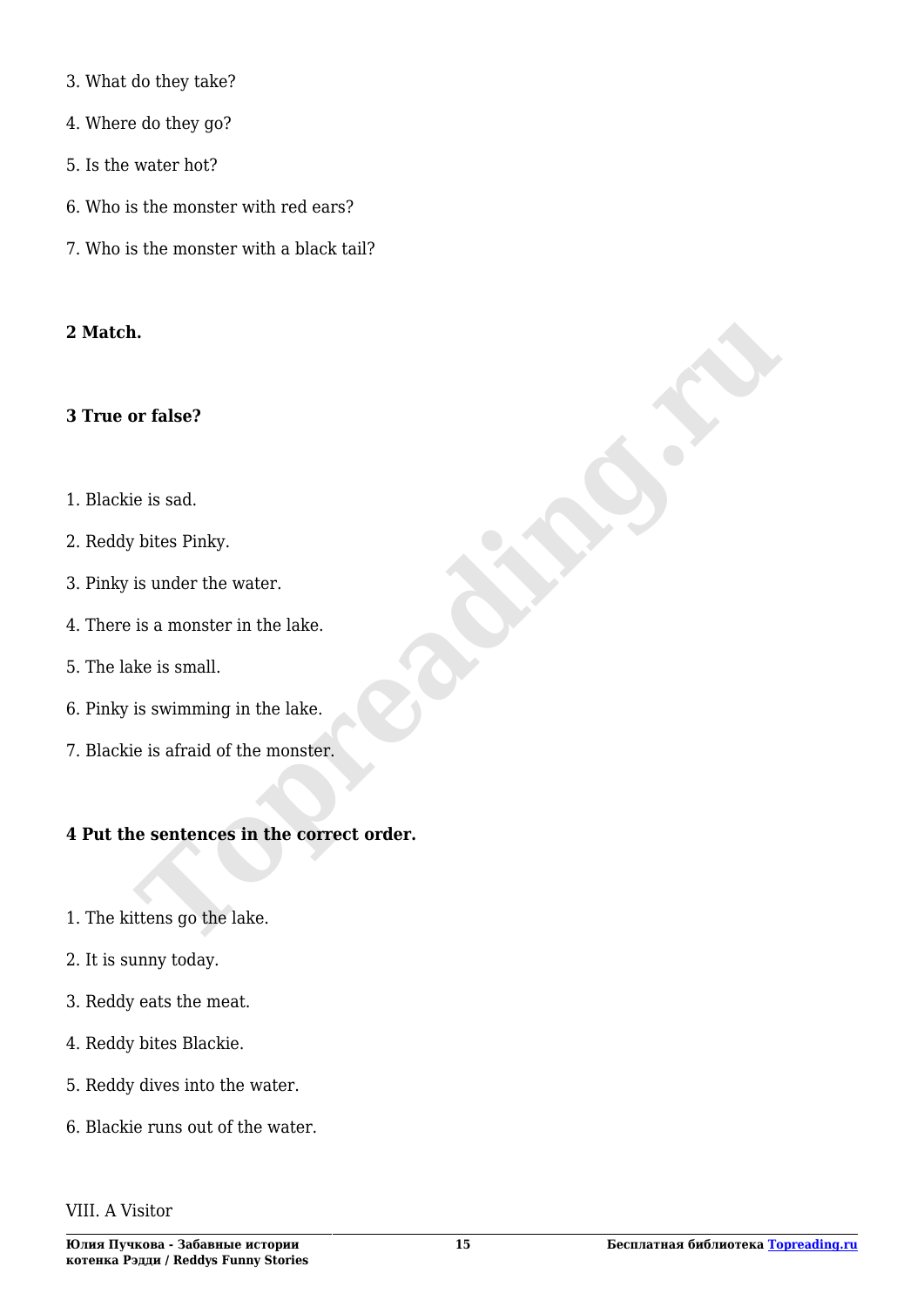It is evening. We are in the house. We are on the sofa. It is very late, but we don't want to go to bed.

There is a big vase in our room. It is empty.

Suddenly we hear a noise in the vase. We jump down and run to the vase. Blackie climbs up the vase and looks in.

"What is there?" we ask.

"I can't see," says Blackie. "It is too dark in the vase."

Then we hear the noise again.

"There is a small animal in the vase!" says Pinky. "Let's help it!"

"How can we help it?" we ask.

"Take the umbrella and put it in the vase. Then the animal can climb up the umbrella and get out," says Pinky.

I take the umbrella and put it in the vase. We listen and look. Suddenly we see the small animal. It is climbing up the umbrella. It is… Oh, it is a mouse!

"Oh, help!" cries Pinky. Pinky is a kitten, but she is afraid of mice. She jumps upon a shelf and hides behind the books.

Now the mouse can see us. It looks at us and cries, "Oh, help!" and climbs down the umbrella back into the vase. **Incurse Internal and I** and the vase!" says Pinky. "Let's help it!"<br> **The model in the vase.** Then the animal can climb up the umbrella and gdy.<br> **The umbrella and put it in the vase.** Then the animal can climb up the umb

"There is a mouse in the vase!" cries Blackie. "It is big and fat and I am hungry!"

"Oh no!" cries Pinky on the shelf. "Don't eat it! Please, don't eat it!"

But Blackie doesn't listen to Pinky. He puts his paw into the vase. He wants to catch the mouse but he can't. Then Blackie says. "I can climb into the vase and catch the mouse."

Blackie climbs into the vase. We can only see his tail now.

"It is too dark here!" cries Blackie. "I can't see the mouse!" He is very angry.

Suddenly we can see the mouse. It climbs up Blackie's tail and out of the vase.

"Blackie!" I say. "The mouse is not in the vase!"

"Where is it?" cries Blackie.

The mouse climbs down the vase and runs into a hole in the floor.

"It is under the floor," says Pinky. "Blackie, climb out!"

"But I can't!" cries Blackie. "Help me!"

I look at Pinky, and she looks at me.

"Then jump out!" we say.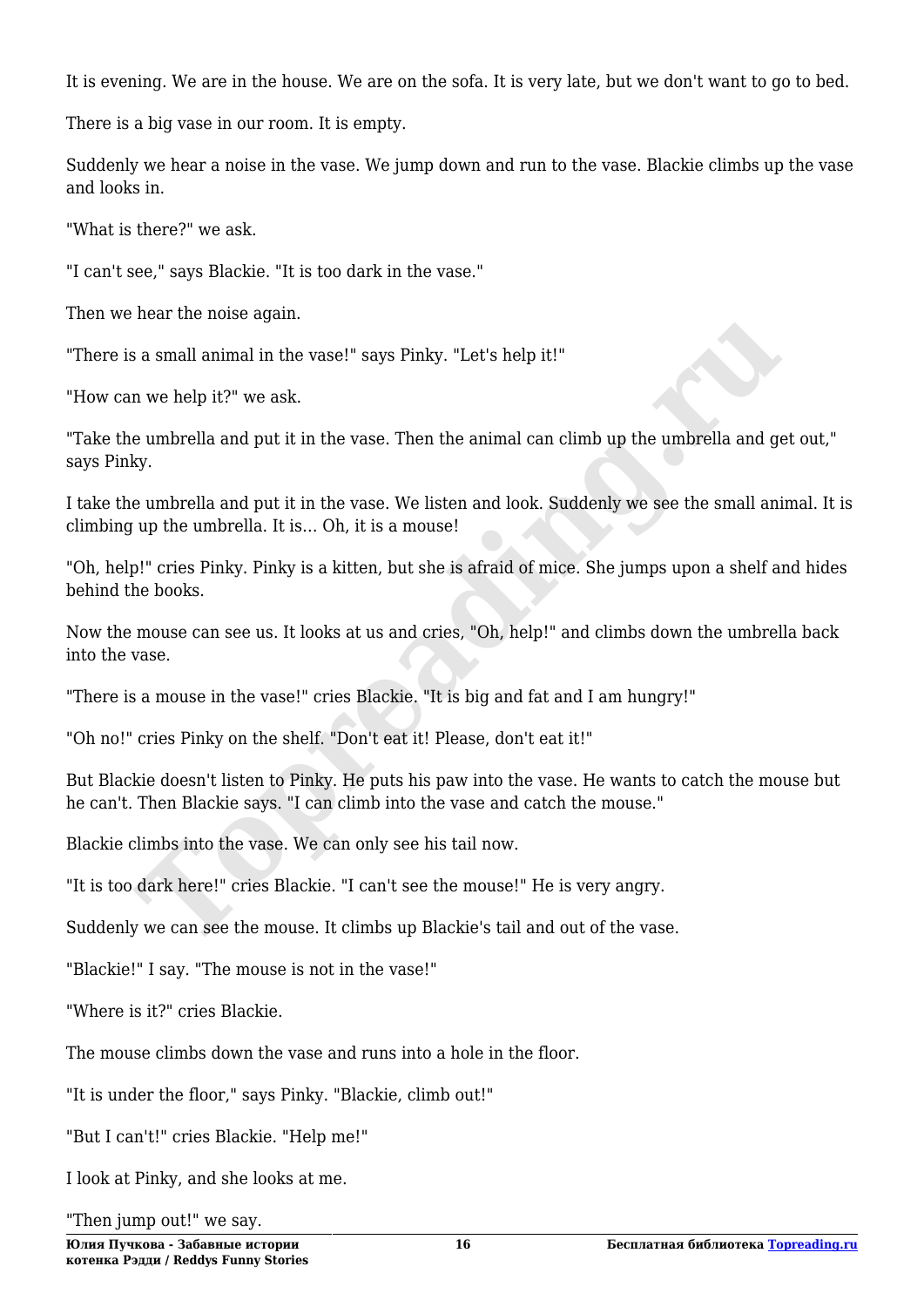"I can't jump here!" says Blackie.

"What can we do?" I ask Pinky.

"Take the umbrella and put it in the vase," says Pinky. "Then this hungry animal can climb out." I put the umbrella in the vase. Soon we can see Blackie's head, then his body and his tail. "Thank you," he says.

"The mouse is in that small hole in the floor," says Pinky. "You can climb in and catch it." Blackie looks at the small hole. **Topreading.ru**

"No," he says. "The mouse is very small and thin, and I am not very hungry."

"Then let's go to bed. It is very late," says Pinky.

#### Exercises

### **1 True or false?**

- 1. It is morning.
- 2. The kittens are in the garden.
- 3. They want to go to bed.
- 4. There is a big animal in the vase.
- 5. A mouse climbs up the umbrella.
- 6. Reddy is afraid of mice.
- 7. Blackie doesn't listen to Pinky.
- 8. Blackie climbs down the umbrella.
- 9. The mouse is behind the books.

# **2 What is it?**

- 1. You can put flowers in it.
- 2. You take it with you, when it is raining.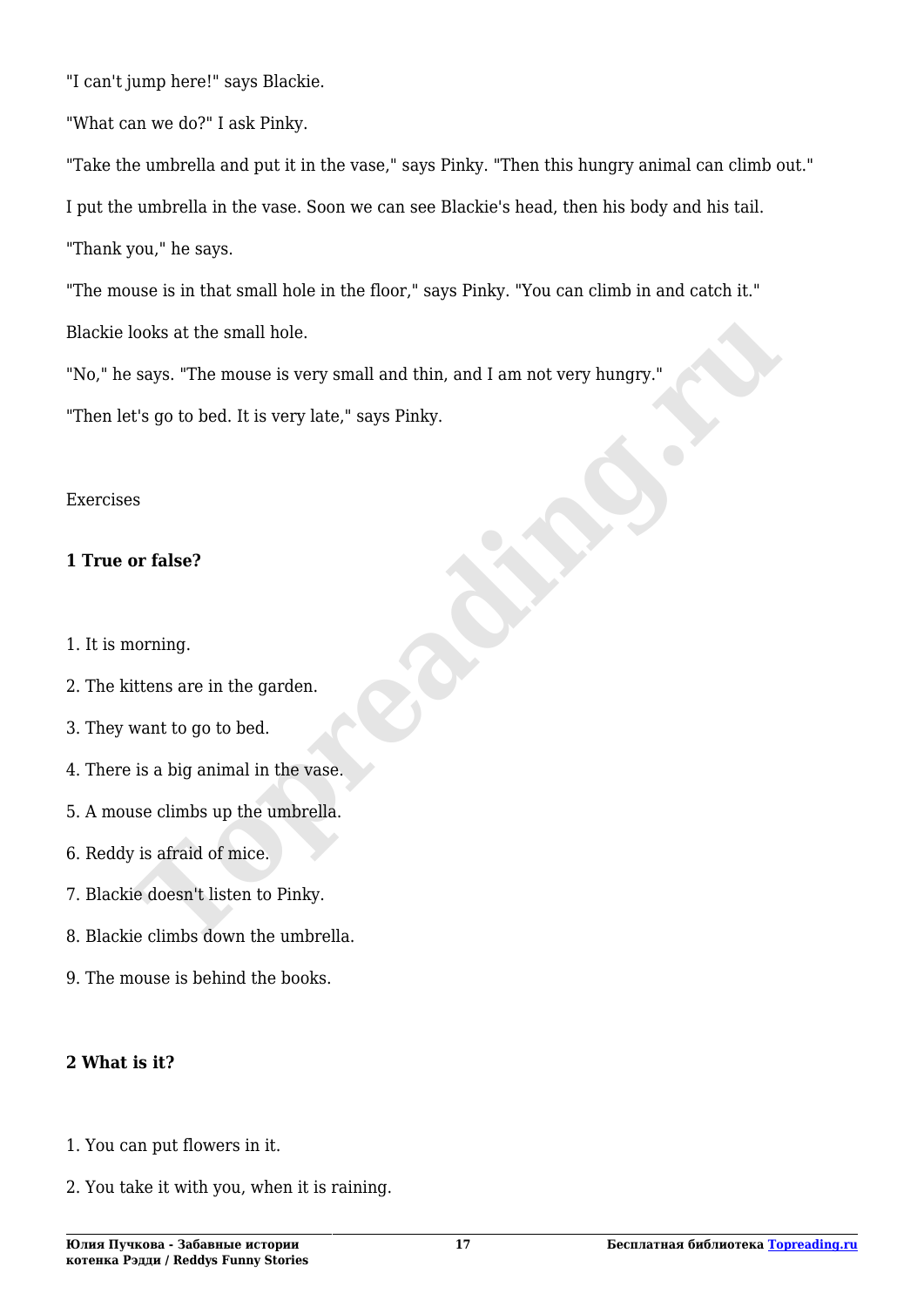- 3. It is small. Mice live there.
- 4. People put books on it.

#### **3 Fill in: up, in, to, at, of.**

- 1. It is climbing the umbrella.
- 2. We put the umbrella the vase.
- 3. The mouse looks us.
- 4. Pinky is a<br>fraid \_\_\_\_\_\_ mice.
- 5. Blackie doesn't listen Pinky.
- 6. We run the vase.
- 7. We can hear a noise the vase.

#### **4 Answer the questions.**

- 1. Where is the noise?
- 2. What do the kittens put in the vase?
- 3. What is there in the vase?
- 4. Where does Pinky hide?
- 5. Who is hungry?
- 6. Does the mouse climb out of the vase? **Topreading.ru**
- 7. Where does the mouse hide?

#### IX. Ted

It is a happy day today. We are going to a party. It is Ted's birthday today. Ted is Mrs Paw's son. He is one year old today.

We take our present and go to the white house. Mrs Paw opens the door and we go in. Ted comes to us. He is a small grey kitten. He has got kind big green eyes and a short tail. We give him the present and sing "Happy birthday to you!" for him. Ted opens his present. It is a toy fish.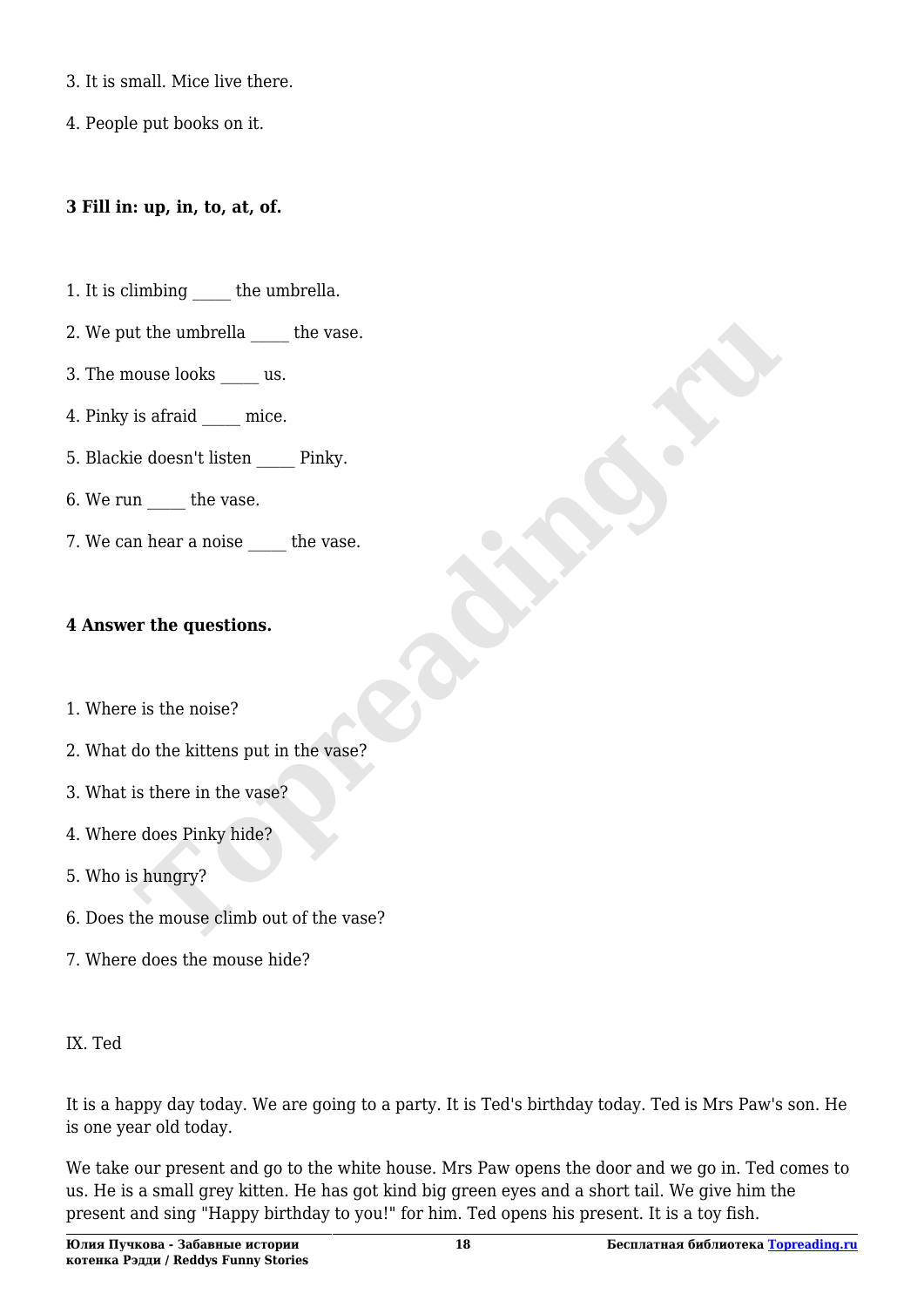Then we have lunch. There is a lot of food. There are French fries and cheese, sandwiches and biscuits, fruit and ice cream.

"I like French fries," says Blackie. "I hope you don't like French fries?" he asks Ted.

Ted looks at Blackie. He thinks and thinks, then he says: "No, I don't. I like cheese and biscuits. You can eat the French fries. And I can eat some cheese and biscuits."

I am listening to them and I am very angry.

"I like French fries," I say suddenly.

"No, you don't like them," cries Blackie. He is angry. "I know. You like sandwiches and biscuits. You can eat them." don't like them," cries Blackie. He is angry. "I know. You like sandwiches and biscubem."<br>Agy, "today I like French fries."<br>We are set of French fries and say: "Ted, we can eat French fries together."<br>Appy because he likes

"No," I say, "today I like French fries."

I take a lot of French fries and say: "Ted, we can eat French fries together."

Ted is happy because he likes French fries. Blackie is angry because he likes French fries, too.

After lunch we play and watch TV. Now everyone is happy. Ted's birthday is great.

Exercises

#### 1 **Circle the odd word.**

- 1. sandwiches, cheese, French fries, juice
- 2. son, kitten, brother, mother
- 3. paws, tail, eyes, head
- 4. small, short, fat, grey

#### 2 **Match the opposites.**

**3 Fill in: am, is, are.**

1. There a lot of food.

2. There French fries.

 $3. I$  angry.

4. Today it a happy day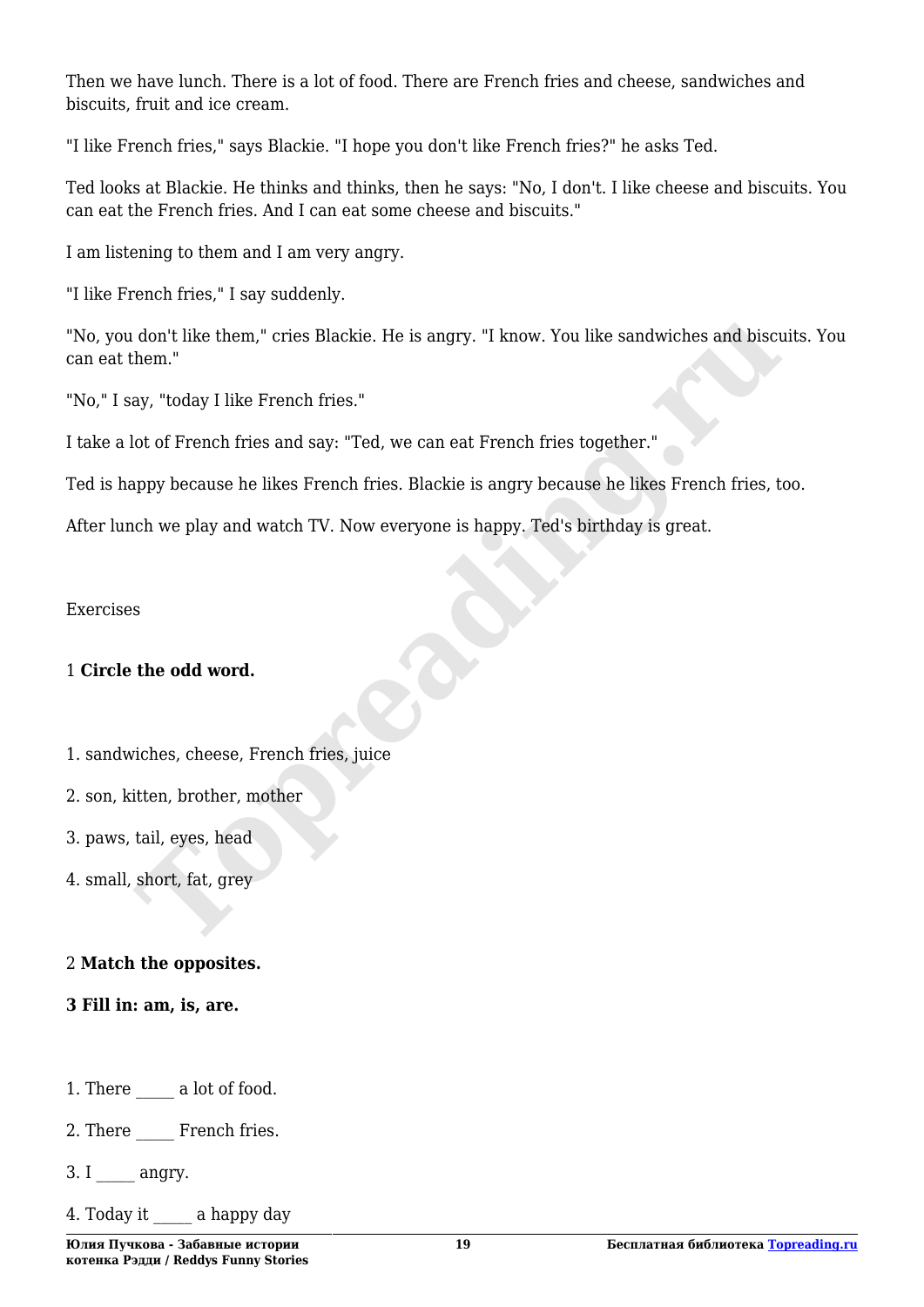5. Everyone happy.

#### 4 **Answer the questions.**

- 1. What day is it today?
- 2. Where are the kittens going?
- 3. What is Ted's present?
- 4. Does Ted like French fries?
- 5. Does Reddy like French fries?
- 6. Why is Blackie angry?
- 7. When do they play and watch TV?

X. A Magic Tub

It is Sunday today. Our mummy is coming today. We love our mum. She is kind and she loves us. Our mum is very clean and she likes when we are clean, too. Is Ted's present?<br>
Ted like French fries?<br> **Reddy like French fries?**<br> **S** Blackie angry?<br>
do they play and watch TV?<br>
<br>
gic Tub<br>
day today. Our mummy is coming today. We love our mum. She is kind and she love<br>
overy clean

Now we can hear a noise at the door. It is our mum. She is coming in.

"Hello, my little kittens," she says. "How are you?"

"We are fine," we mew.

Our mum goes to the bathroom. There is a big tub in the bathroom. Our mum washes in the tub.

Then she says: "I am clean. Now it is time to wash your bodies, paws and heads."

We like our tub because it is magic. Pinky jumps into the tub first. Then Blackie and I jump in.

Our mum washes our heads, bodies and paws. We are very funny now. We are wet and very thin. I look at Blackie and see a white spot on his nose.

"Blackie," I say. "Here is your white spot."

"Oh great!" cries Blackie. "I have got my beautiful white spot again."

"Oh Reddy!" cries Pinky. "Your ears are yellow again. You are handsome with these ears."

I run to the mirror and look in it. I can see my yellow ears again. They are very nice.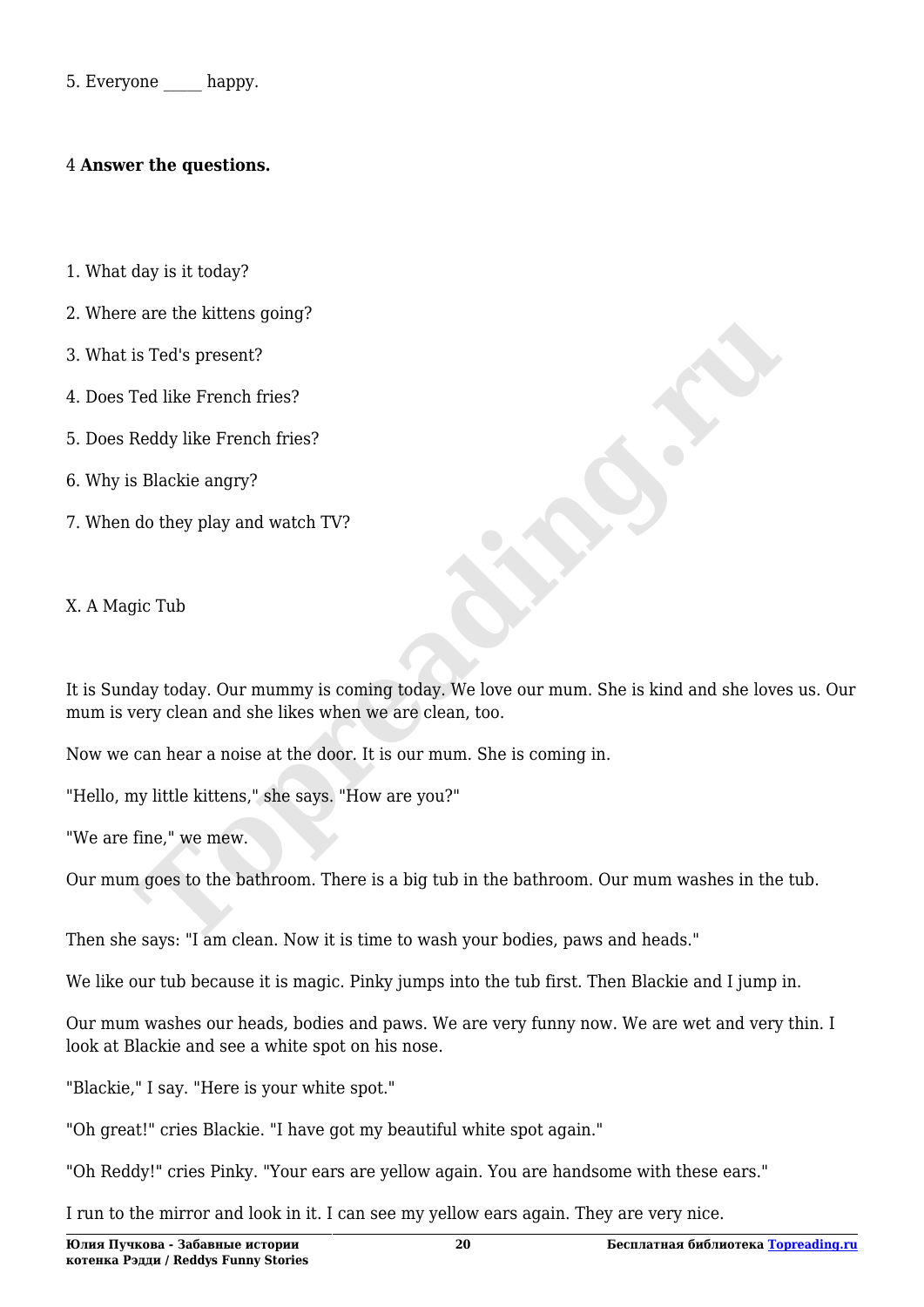"But Pinky," we say, "you are always white."

"Yes," says Pinky. "I am always white. And my ears and nose are always pink. It is because I clean my ears, nose and body every day."

"But it is not interesting," we say. "You are white every day, your nose is pink every day."

"Why? What is interesting?" asks Pinky.

"It is interesting to lose the white spot on your nose," says Blackie, "or your yellow ears," I say, "and then suddenly find them in the magic tub."

"And then you meet your friends and they say…" starts Pinky.

Suddenly we hear a noise at the door. It is Ted. He often visits us now. He comes in, looks at us and says: "Hello, Pinky! Hello, everyone! And where are your brothers?" m you meet your friends and they say..." starts Pinky.<br>We hear a noise at the door. It is Ted. He often visits us now. He comes in, looks a<br>ello, Pinky! Hello, everyone! And where are your brothers?"<br>at Ted and cry: "But w

We look at Ted and cry: "But we are here! You are looking at us!"

"No, you are not Pinky's brothers. Blackie hasn't got a white spot on his nose, and Reddy hasn't got yellow ears," says Ted. "OK, I can come in the evening. Are your brothers at home in the evening?"

Pinky looks at us. "I don't know," she says.

Ted is sad. He goes away.

We look at Pinky and say: "What can we do?"

"Go to the garden and jump into a magic puddle," she says.

#### Exercises

#### **1 Answer the questions.**

- 1. Who is coming today?
- 2. Where does mummy go?
- 3. Why do the kittens like their tub?
- 4. What colour is Pinky?
- 5. Who visits the kittens?

#### **2 Put the sentences in the correct order.**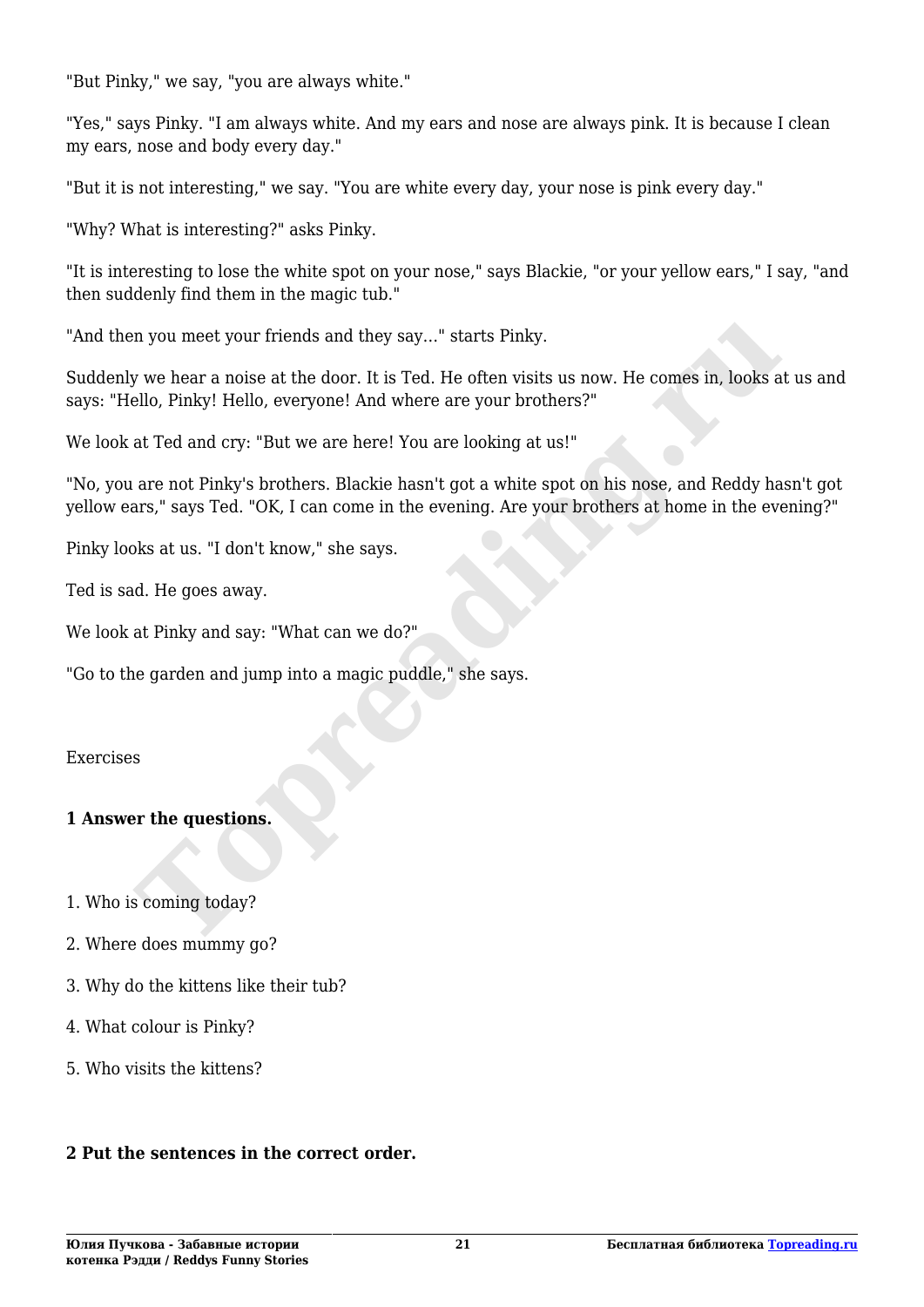- 1. Pinky jumps into the tub.
- 2. Reddy can see his yellow ears again.
- 3. Blackie has got a white spot on his nose.
- 4. Mum comes.
- 5. Ted comes.
- 6. Ted is sad.

#### **3 Match the opposites.**

#### **4 What is it?**

- 1. You can sit and wash in it.
- 2. When you put on your new clothes, you look in it.
- 3. There are a lot of them when it is raining.
- 4. They are an animal's hands.

#### XI. An Escape

Mummy is at Mrs Paw's house today. Ted is ill. And we are playing in the garden. Suddenly we see a woman. She is coming to us. **The opposites.**<br> **Topposite Algerity:**<br> **Topposite Algerity:**<br> **Topposite Algerity:**<br> **Topposite Algerity:**<br> **Topposite Algerity:**<br> **Topposite Algerity:**<br> **Topposite Algerity:**<br> **Topposite Algerity:**<br> **Topposite Algerity:** 

She comes up and looks at us. She looks at Blackie and me, then she looks at Pinky.

Suddenly she takes Pinky in her arms. She goes out of our garden with Pinky.

"Help!" cries Pinky.

"Bite her!" cries Blackie.

But Pinky can't bite. She is very kind.

The woman walks and walks and we run after her.

She comes to a house, opens the door and goes in. Then she closes the door.

Blackie and I are sitting at the door now. We are sad and afraid.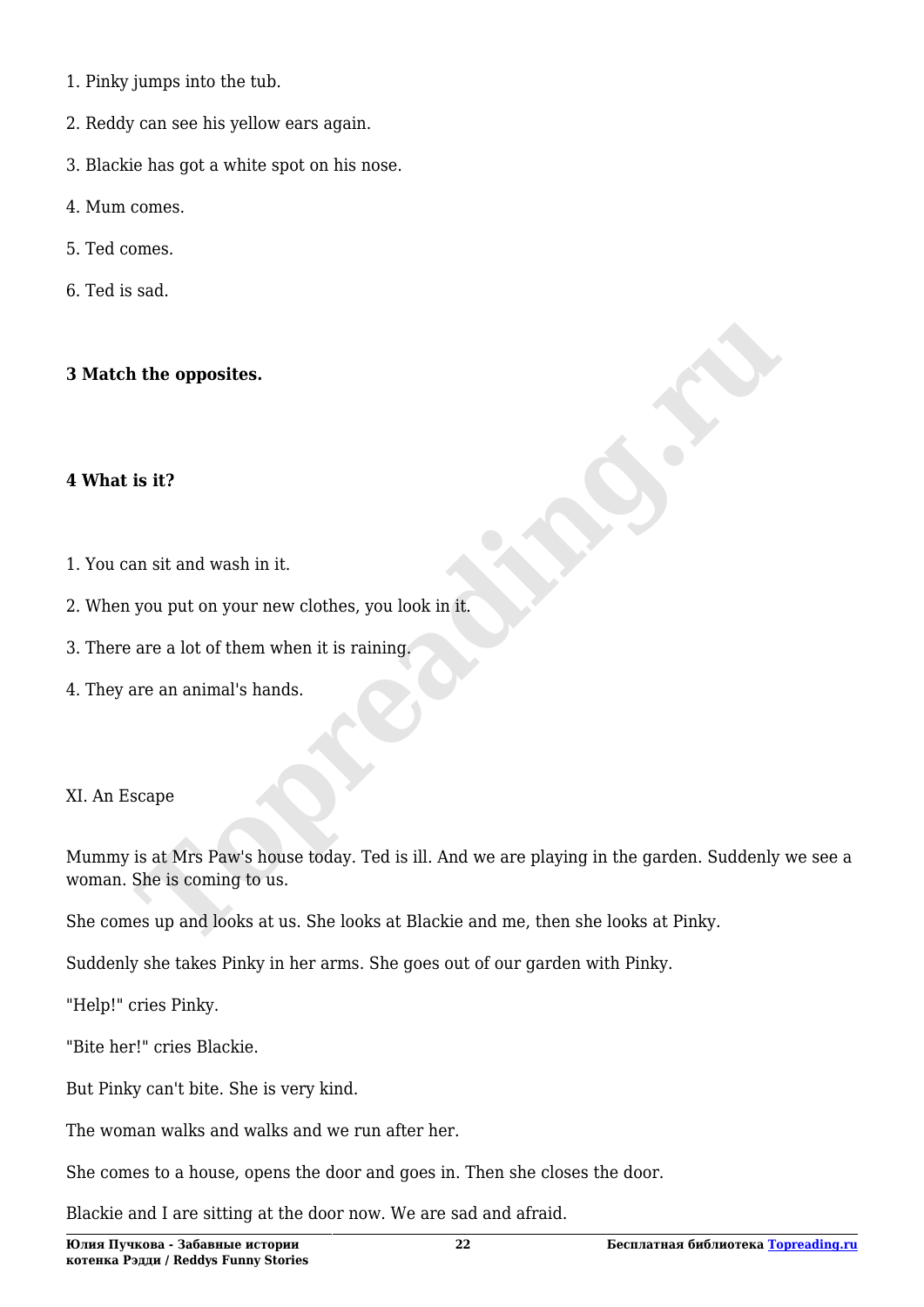Suddenly I see an open window. I jump into the window. Then Blackie jumps into the window, too. Now we are in a very big room. But where is Pinky?

We hear a noise at the door and we hide under the sofa.

The woman comes in. She is holding Pinky in her hands. She goes to the window and closes it.

"Oh no," Blackie and I say. We are looking at her from under the sofa.

The woman puts Pinky on the sofa and says: "This is your home, little kitten. You are my little Pussy. Pussy, you are my pet now. You can sleep on the sofa. You can walk on the floor, but don't jump on the table, cupboard or bookcases. I don't like it."

The woman goes out and closes the door. We climb out.

'"Pinky," we say, "we are here."

"Oh," she cries, "thank you. I am afraid. I don't want a new home. What can I do?"

"We can jump on the cupboard, bookcases, shelves and table."

"Why?" asks Pinky.

"Look!" I say. I jump onto the bookcase. There is a big beautiful vase there. I push the vase and it is on the floor. Then I jump onto the shelf and all the books are on the floor. Blackie jumps onto the cupboard. Now there are a lot of cups, plates and glasses on the floor. **The set of the set of the set of the set of the set of the set of the set of the set of the set of the set of the set of the set of the set of the set of the set of the set of the set of the set of the set of the set of t** 

Pinky is looking at us.

"What are you doing?" she cries.

Now we can hear a noise at the door. The woman is coming back.

"Where is my little Pussy?" she says behind the door. She opens the door and looks around.

"Oh!" she cries and sits down on the floor.

She is sitting and looking at the broken vase, cups and plates.

Then she comes up to Pinky. She takes her with one hand, opens the window and throws Pinky out.

Blackie and I jump out of the window together.

"Run, Pinky!" we cry and we run away.

Now we are in our garden again.

"Thank you, brothers," says Pinky. She is very happy and we are happy, too.

#### Exercises

#### **1 Answer the questions.**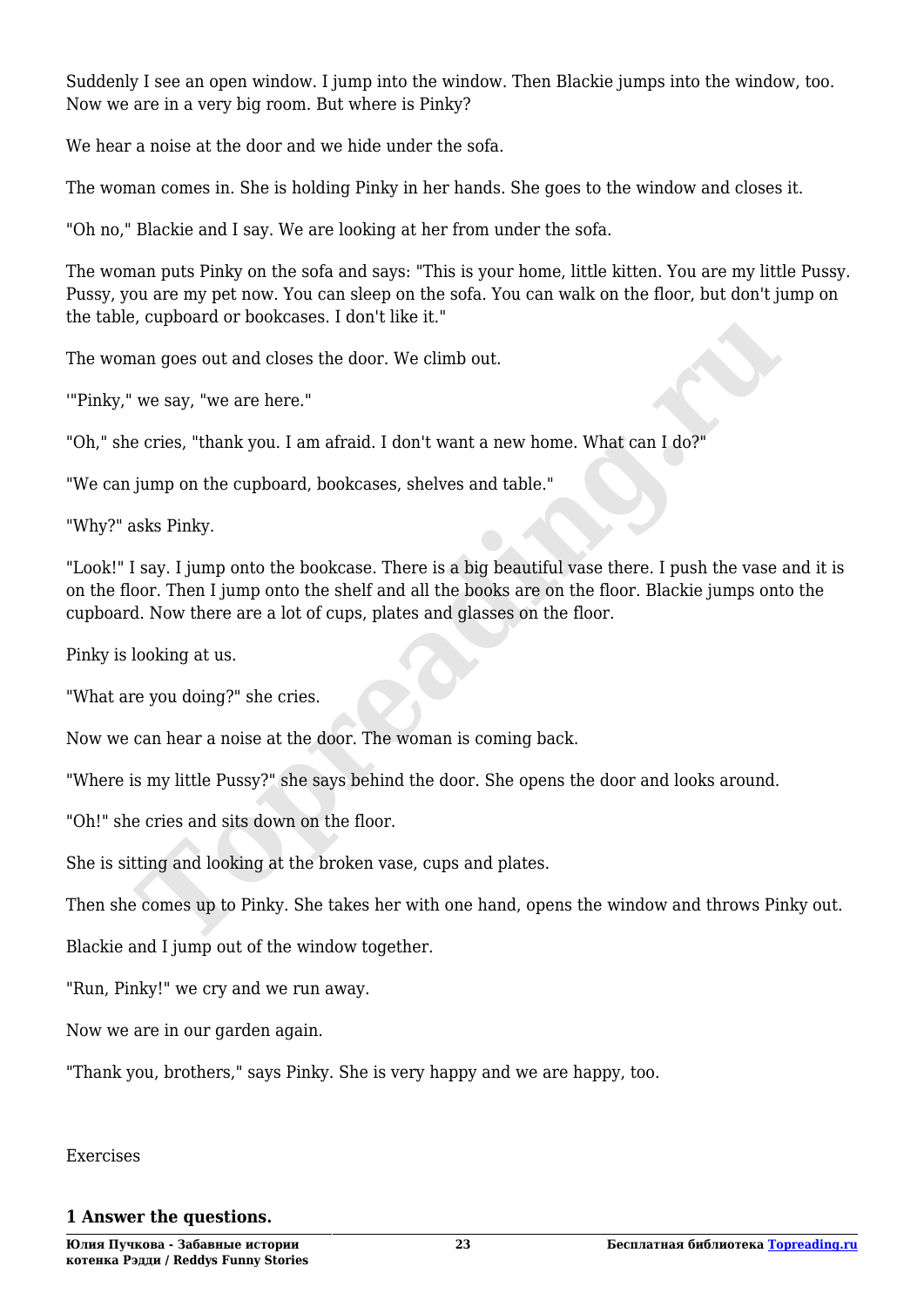- 1. Where is mummy?
- 2. Where are the kittens?
- 3. Can Pinky bite?
- 4. Does the woman take Pinky to her home?
- 5. How do the brothers help Pinky?
- 6. Does the woman throw Pinky out?

#### **2 Circle the odd word.**

- 1. bookcase, cupboard, table, window
- 2. afraid, happy, big, sad
- 3. children, woman, man, girl
- 4. bite, look, eat, drink
- 5. arms, hands, fingers, feet

# **3 Fill in: don't, doesn't, isn't, aren't. The odd word.**<br>
ase, cupboard, table, window<br>
happy, big, sad<br>
en, woman, man, girl<br>
ook, eat, drink<br>
hands, fingers, feet<br> **Toppe School Contains and School Container School Container School Container School Container Sc**

- 1. I **like it.**
- 2. Pinky jump onto the cupboard.
- 3. Pinky happy.
- 4. Blackie and Reddy on the sofa.

#### **4 Fill in: on, to, out, into, in.**

- 1. The woman throws Pinky  $\qquad \qquad$ .
- 2. The vase is the floor.
- 3. We are \_\_\_\_\_ our garden again.
- 4. We jump the window.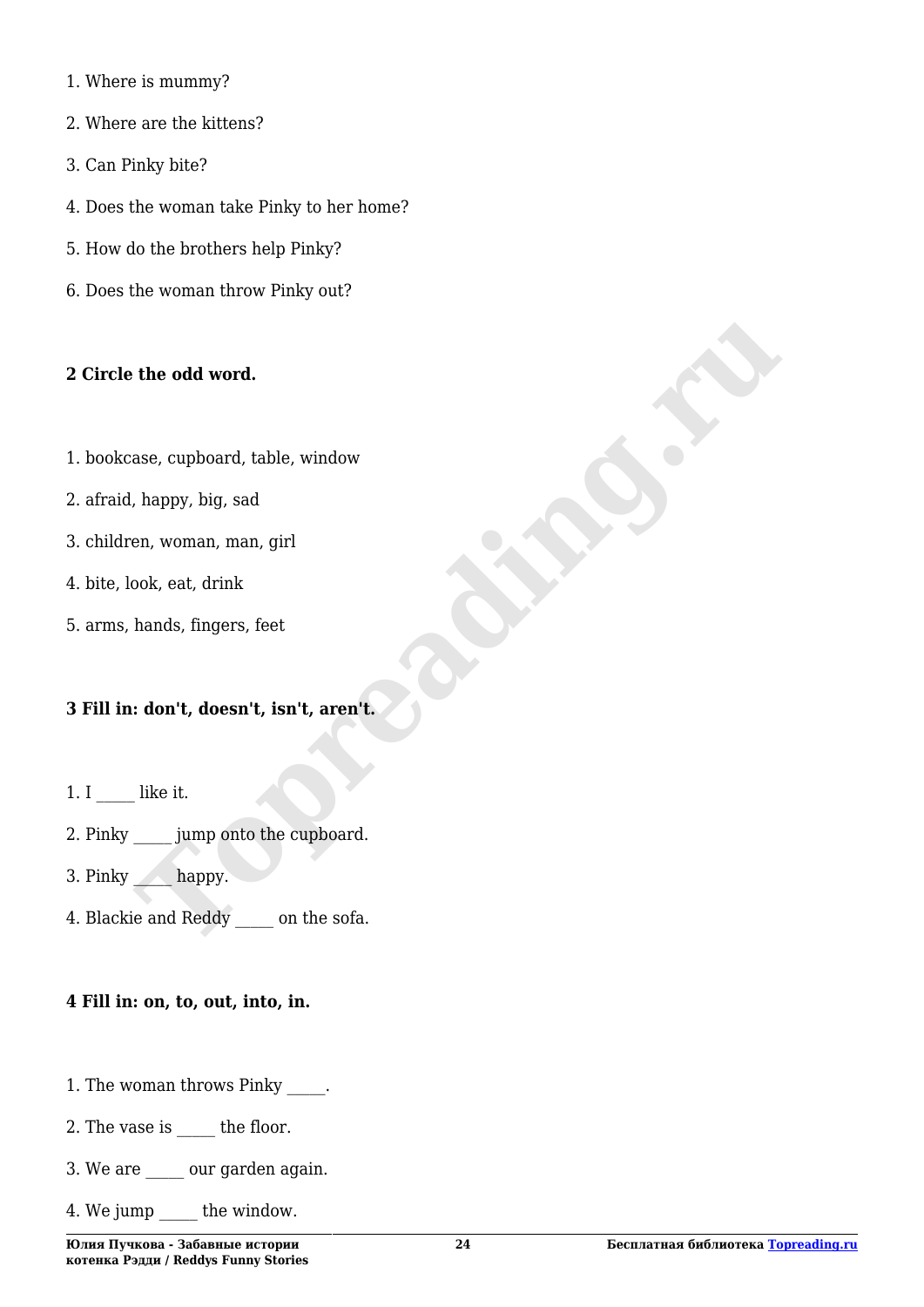5. She goes the window.

XII. Helping Mummy

Today we are helping mum in the garden. We are planting flowers and vegetables. Mum is planting roses. Blackie is planting tomatoes. I am planting potatoes. And Pinky is planting carrots.

"Mum, when can we eat the vegetables?" we ask.

"When they grow big," she says.

Every day Pinky and I go to the garden and water our seeds. Blackie doesn't water his seeds every day. He is lazy.

Then we can see very small leaves. They are our vegetables. The leaves grow and grow. Now they are very big. But there aren't any carrots or potatoes. There is only a small tomato in the leaves.

"Mummy," cries Pinky, "why is it so? Reddy and I water our plants every day, but there aren't any carrots or potatoes. And Blackie waters his plants on Mondays and he has got a tomato." Herican we car are regearancs. We diathed<br>they grow big," she says.<br>If prinky and I go to the garden and water our seeds. Blackie doesn't water his seed:<br>is lazy.<br>To present small leaves. They are our vegetables. The leave

"My dear," says mum, "come here and let's dig."

Pinky, mum and I go to our plants. We dig and dig. Hooray! Our carrots and potatoes are funny.

They hide in the ground. We dig them out. There are a lot of them.

"Now," says mum, "Pinky and Reddy can have a lot of carrots and potatoes for lunch."

"And me?" asks Blackie. He wants carrots and potatoes, too.

"You can have your green tomato," says mum.

We look at Blackie. He is crying. We are sad.

"Mum," we say. "Can we give him some carrots and potatoes? We have got a lot of them."

Mum looks at Blackie. He is still crying. Our mum is kind and she says: "OK, but don't eat his green tomato. You can eat it when it is red."

"Mummy," says Blackie, "I can water the tomatoes every day."

Now he works in the garden every day and there are a lot of tomatoes in the leaves. They are red, and we eat them together.

Exercises

#### **1 Circle the odd word.**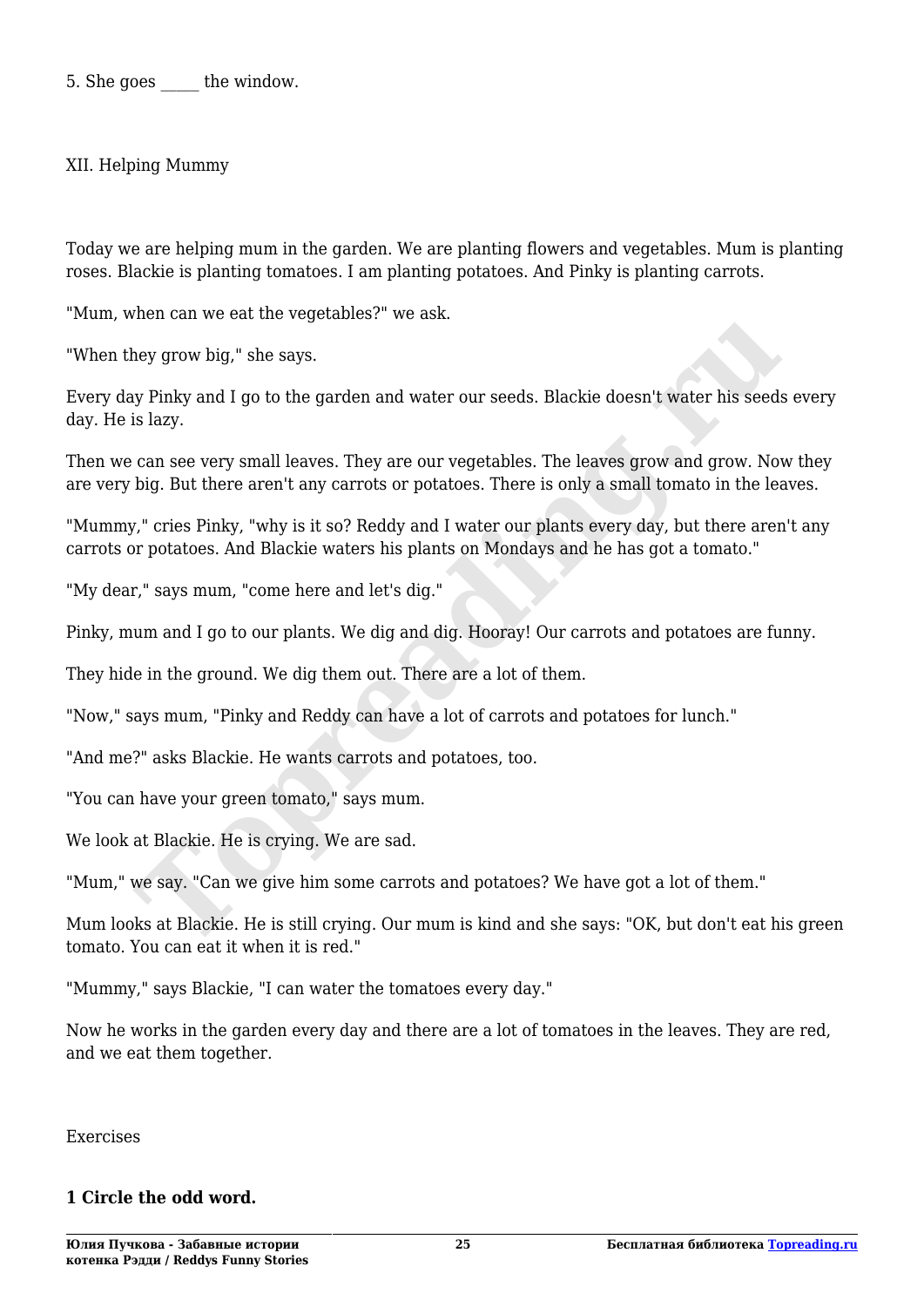- 1. carrots, potatoes, tomatoes, roses
- 2. funny, yellow, green, red
- 3. Monday, Sunday, day, Tuesday
- 4. flowers, seeds, grass, trees
- 5. look, cry, see, listen

#### **2 True or false?**

- 1. They are planting fruit.
- 2. There are carrots and potatoes in the leaves.
- 3. Blackie waters his plants on Tuesdays.
- 4. Reddy and Pinky can have carrots and potatoes for lunch. **The Second Second Second Second Second Second Second Second Section Section Section Section Section Section Section Section Section Section Section Section Section Section Section Section Section Section Section Section S**
- 5. The kittens can eat the green tomato.

#### **3 Choose right.**

- 1. Blackie is planting **potatoes/tomatoes**.
- 2. Blackie doesn't water his **seeds/ carrots** every day.
- 3. Our carrots and potatoes are **fine/ funny**.
- 4. Pinky can have carrots for **dinner/lunch**.
- 5. Blackie is **crying/happy**.
- 6. Our mum is **kind/angry**.
- 7. Blackie **works/walks** in the garden every day.

#### **4 Answer the questions.**

- 1. What is mum planting?
- 2. What do Reddy and Pinky do every day?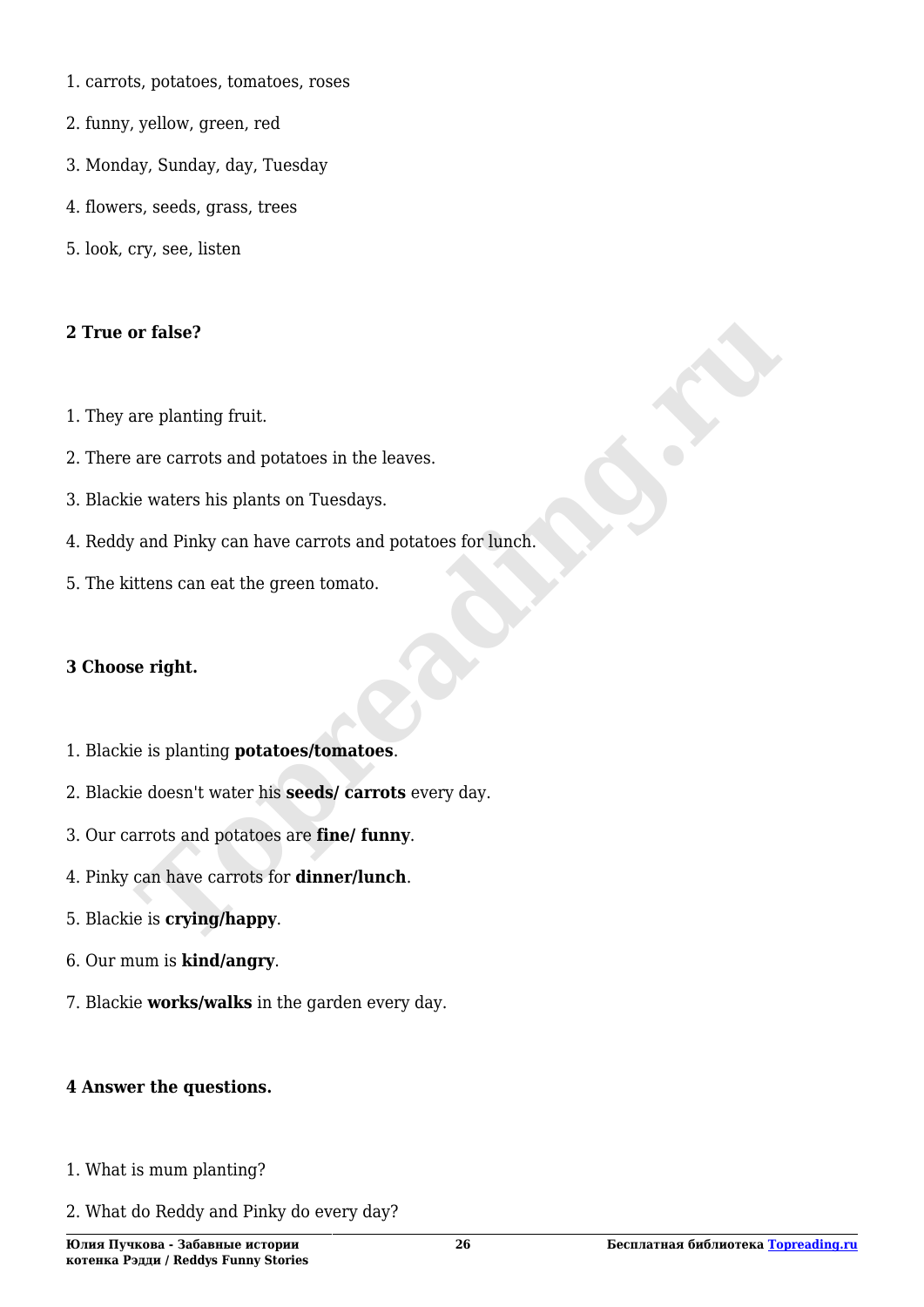- 3. Does Blackie water his seeds every day?
- 4. Why do they dig and dig?
- 5. Does Blackie want to eat his green tomato?

XIII. Goodbye

Today we are going to mum's sister, aunt Fatty. We are taking our toys with us. I am taking my toy cars, aeroplanes and helicopters. Pinky is taking her dolls and their clothes. She has got a lot of clothes for dolls. There are skirts and trousers, shirts and shorts, dresses and jackets, shoes and boots. coplanes and helicopters. Pinky is taking her dolls and their clothes. She has got a loop dolls. There are skirts and trousers, shirts and shorts, dresses and jackets, shoes<br>why have you got many clothes for dolls?" I ask.

"Pinky, why have you got many clothes for dolls?" I ask.

"Because I have not got my clothes, and I like clothes. They are so beautiful. They are long or short, big or small. They are colourful, too. What is your favourite colour?"

"Red," I say, "it is a very beautiful colour. I like it. And what is yours?"

"I don't know. I like yellow and green, red and blue, pink and white."

Mum comes into the room.

"Are you ready?" she asks.

"Yes, we are," we say.

"Where is Blackie?" asks mum.

"He is in the garden. He is taking his toys," we say.

"Are his toys in the garden?" asks mum.

"Yes, there are a lot of Blackie's toys in the garden," we say.

"What are they?" mum asks.

"They are stones and sticks, frogs and toads," we say. "He likes them. They are his favourite toys."

Mum looks through the window. She can see Blackie in the garden. He is walking in the puddle.

"And he is taking the puddles with him, too," she says.

Now we are in the garden. We have got a lot of bags. We are ready to go and we say:

"Goodbye, our house! Goodbye, everyone!"

#### Exercises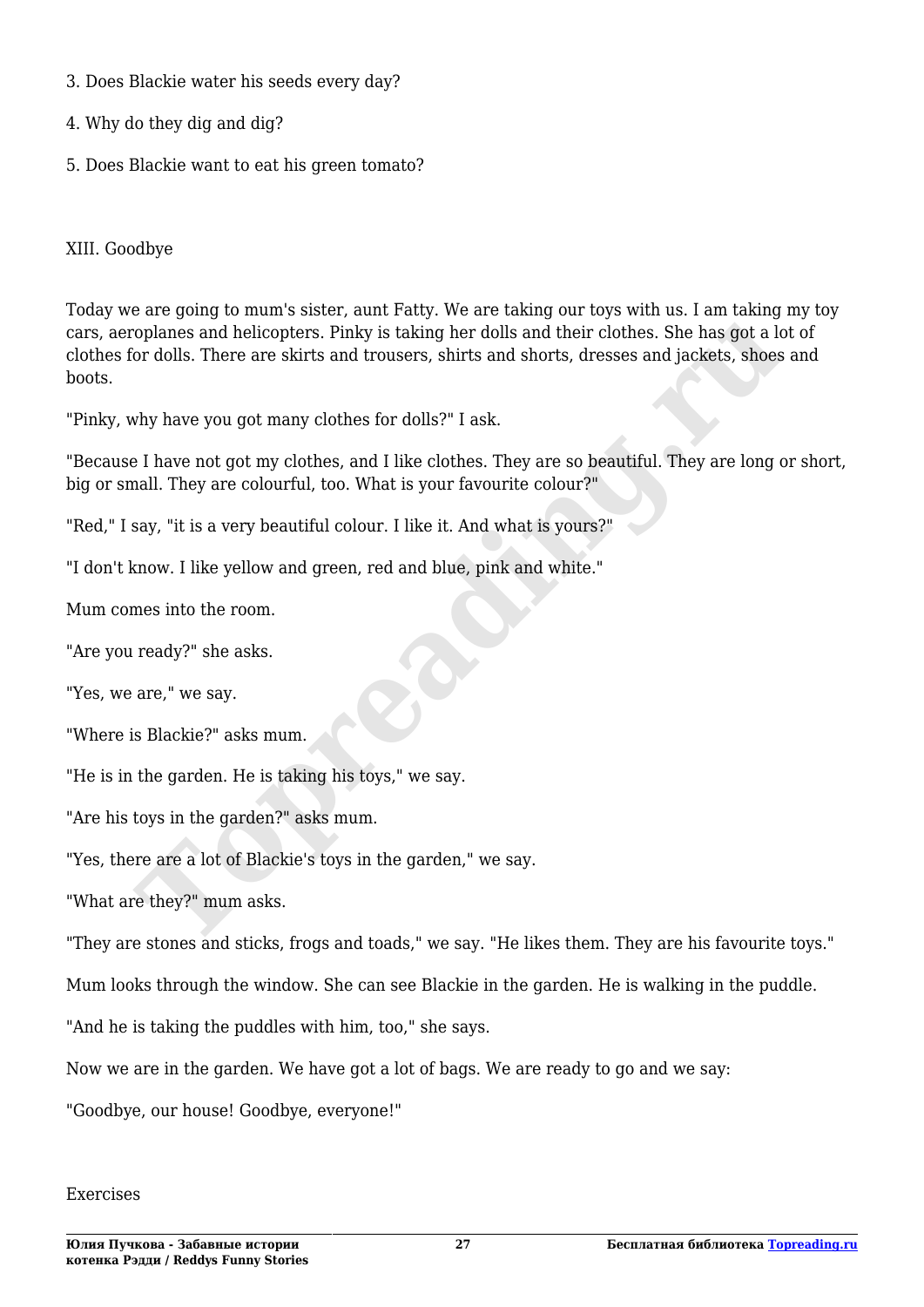#### **1 Answer the questions.**

- 1. Where are the kittens going?
- 2. What is Pinky taking?
- 3. Why does Pinky like clothes?
- 4. What is Pinky's favourite colour?
- 5. Where is Blackie?
- 6. What are Blackie's favourite toys?
- 7. Is Blackie taking the puddles with him?

#### **2 What is it?**

- 1. It can fly very fast and very high.
- 2. It can fly fast but it can't fly high.
- 3. People drive it.
- 4. Girls play with them.
- 5. People wear them on their body, arms and legs. **The Blackie's favourite toys?**<br>
are Blackie's favourite toys?<br> **The Blackie's favourite toys?**<br> **Is it?**<br> **If** y very fast and very high.<br> **If** y fast but it can't fly high.<br> **If** y fast but it can't fly high.<br> **E** drive

#### **3 Circle the odd word.**

- 1. trousers, jacket, shorts, skirt
- 2. shirt, coat, boots, jacket
- 3. car, aeroplane, doll, helicopter
- 4. frogs, sticks, lizards, toads
- 5. gloves, boots, shoes, socks

#### **4 Put the sentences in the correct order.**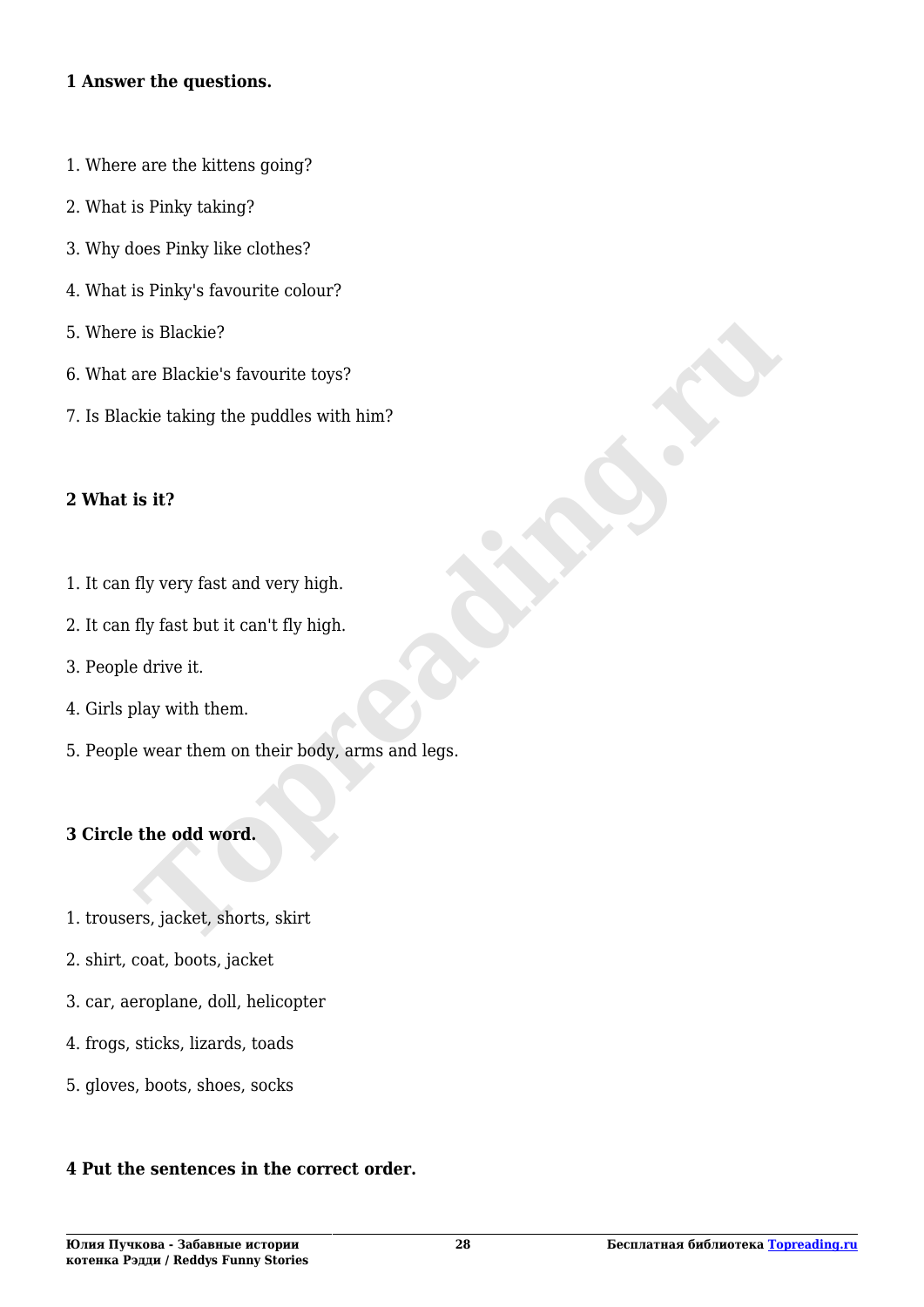- 1. We are taking our toys with us.
- 2. Pinky likes clothes.
- 3. Blackie is walking in the puddle.
- 4. We are going to aunt Fatty.
- 5. Mum looks through the window.

#### Vocabulary

# **A**

about [ə'baʋt] prep o, по aeroplane [ˈɛərəpleɪn] аэроплан, самолёт afraid [əˈfreɪd] испуганный after [ˈɑːftər] после, за again [əˈgen] снова, опять all [ɔːl] все always [ˈɔːlweɪz] adv всегда angry [ˈæŋgrɪ] а сердитый, злой animal [ˈænɪməl] n животное another [ə'nʌðər] а еще один, другой такой же answer ['aːnsə<sup>r</sup>] отвечать apple [ˈæpl] яблоко arm [ɑːm] рука armchair ['aːmtʃɛər] кресло around [əˈraʊnd] prep вокруг ask [ɑːsk] v спрашивать at [æt] у, возле, около aunt [a: nt] тётя autumn [ˈɔːtəm] осень ruy<br>Theotl prep o, no<br>
le ['screplem] аэроплан, самолёт<br>
fred] испуганный<br>
ftər] после, за<br>
gen] снова, опять<br>
ссе<br>
co:<br>
"o:lwez] adv всегда<br>
engri] а сердитый, злой<br>
aenmel] n животное<br>
[ə'nʌðər] а еще один, другой такой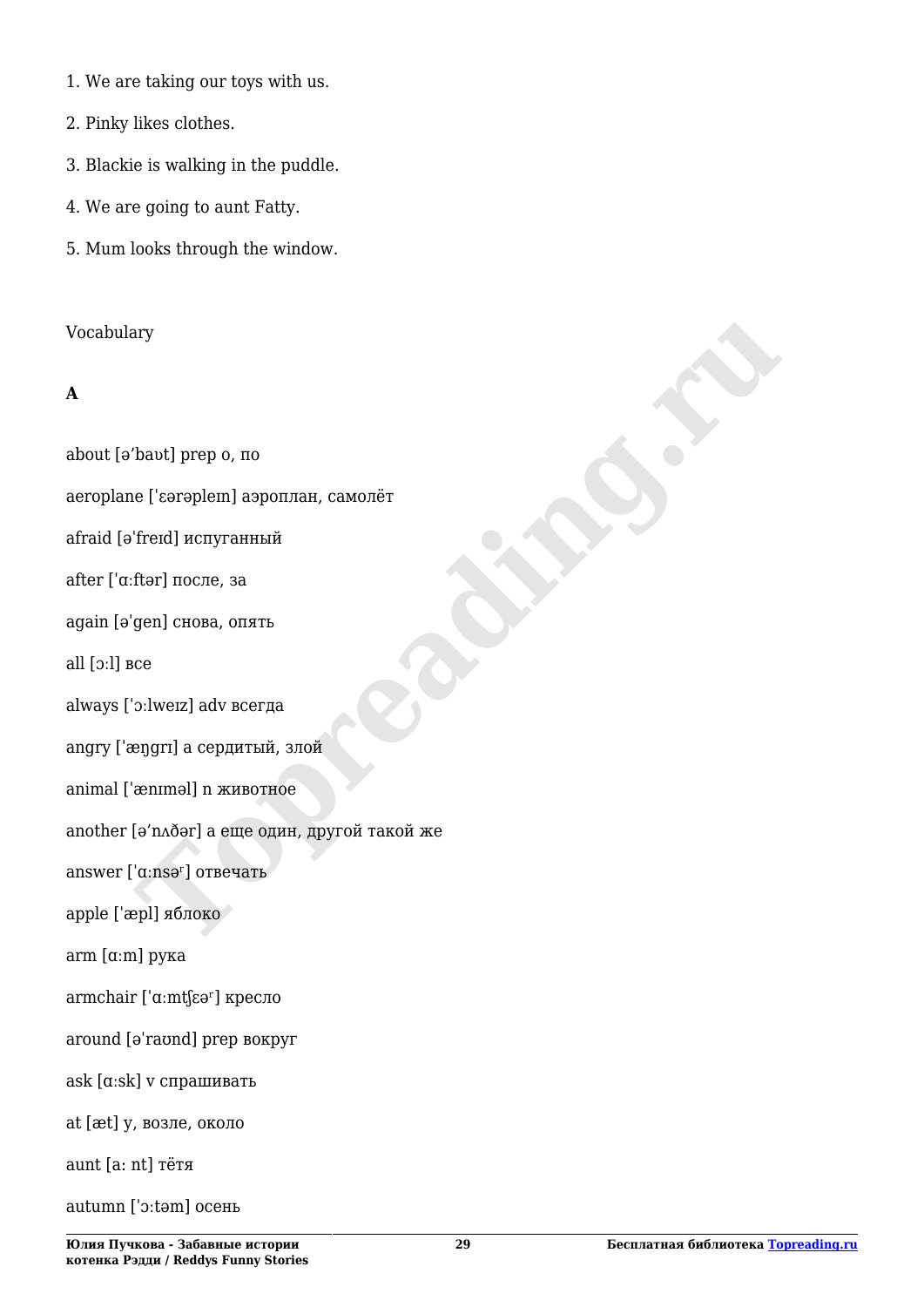# **В**

baby [ˈbeɪbɪ] малыш back [bæk] назад, обратно bag [bæg] сумка ball [bɔːl] мяч bath [bɑːðz] см. have a bath bathroom [ˈbɑːθrʊm] ванная комната beautiful [ˈbjuːtɪfʊl] красивый because [bɪˈkɒz] потому что bedroom [ˈbedrʊm] спальня behind [bɪˈhaɪnd] за, позади behind [bɪˈhaɪnd] за, позади big [big] большой bird [bəːd] птица birthday [ˈbəːθdeɪ] день рождения biscuit [ˈbɪskɪt] печенье bite [baɪt] кусать(ся) black [blæk] чёрный blue [blu: ] синий, голубой body [ˈbɔdɪ] тело, туловище book [bʊk] книга bookcase [ˈbʊkkeɪs] книжный шкаф boots [buːts] ботинки, сапоги boring [ˈbɔːrɪŋ] скучный box [bɔks] коробка Thara<br>
Top (**Professor**)<br>
Thara<br>
Top (**Professor**)<br>
Divisional Bandara Komhara<br>
Division Islaman Komhara<br>
Division Islaman<br>
Division Islaman<br>
Top-Rund<br>
of The Hotel I день рождения<br>
Division<br>
Division<br>
Division<br>
Division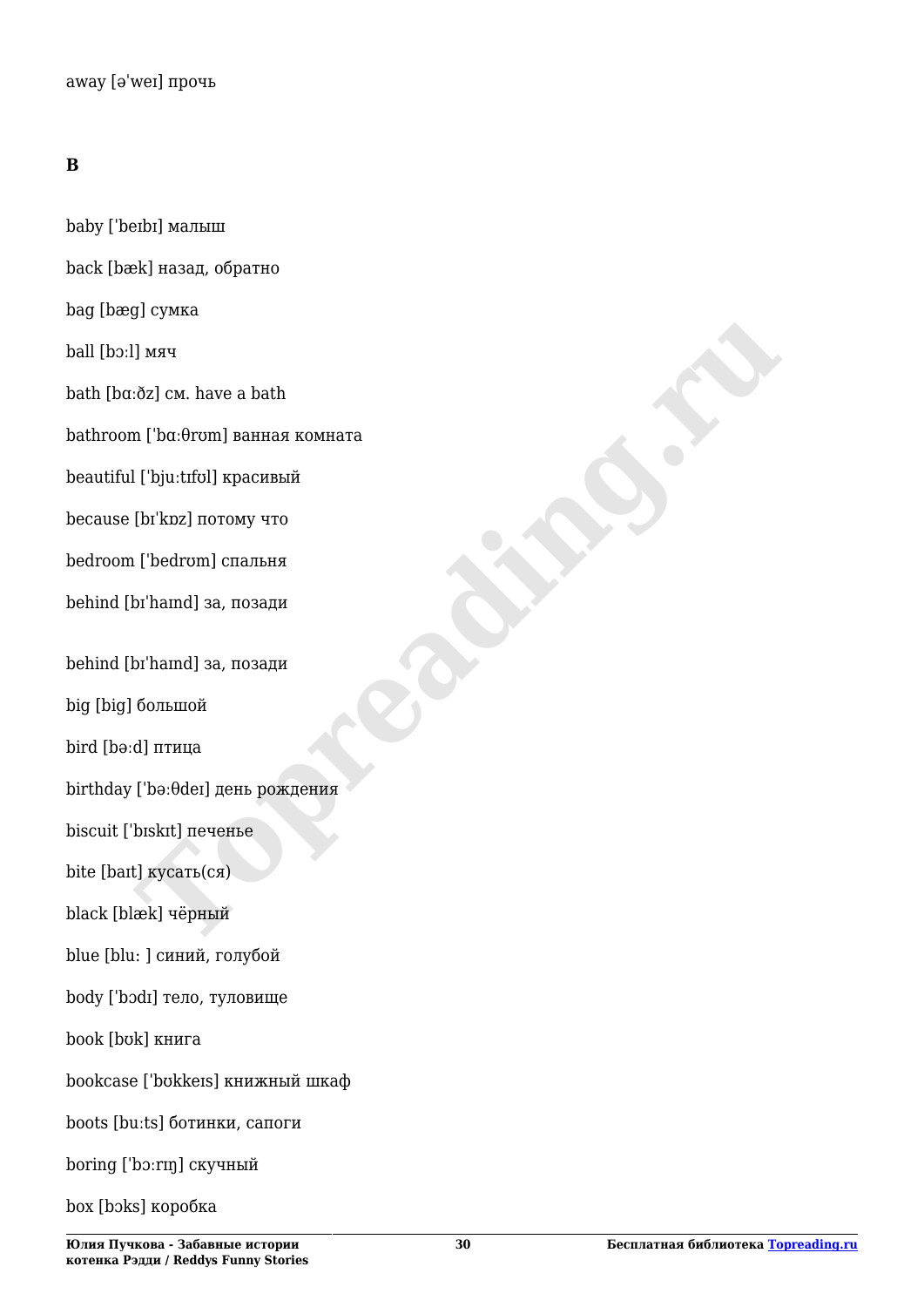breakfast [ˈbrekfəst] завтрак broken [ˈbrəʊkən] разбитый brother [ˈbrʌðər] брат brown [braun] коричневый

# **С**

cake [keɪk] торт, пирожное car [kɑːr] машина carrot [ˈkærət] морковь catch [kætʃ] ловить, поймать chair [tʃɛər] стул cheese [tʃiːz] сыр children [ˈtʃɪldrən] дети chocolate [ˈtʃɔklɪt] шоколад, шоколадная конфета clean [kliːn] чистый; чистить clever [ˈklevə] умный climb [klaɪm] лезть, лазать close [kləʊz] закрыть clothes [kləuðz] одежда clown-fish [klaʊn fɪʃ] рыба-клоун coat [kəʊt] пальто cold [kəʊld] холодный colour [ˈkʌlər] цвет colourful [ˈkʌləfəl] разноцветный come [kʌm] приходить come up [kʌm ʌp] подходить cook [kʊk] готовить (еду) rk] торт, пирожное<br>| машина<br>| машина<br>| машина<br>| повить, поймать<br>| rg| ловить, поймать<br>| rg| тул<br>| rg| rg|<br>| rg| rg|<br>| rg| rg|<br>| rg| чистый, чистить<br>| cleve] умный<br>| alm| лезть, лазать<br>| cleve] умный<br>| alm| лезть, лазать<br>|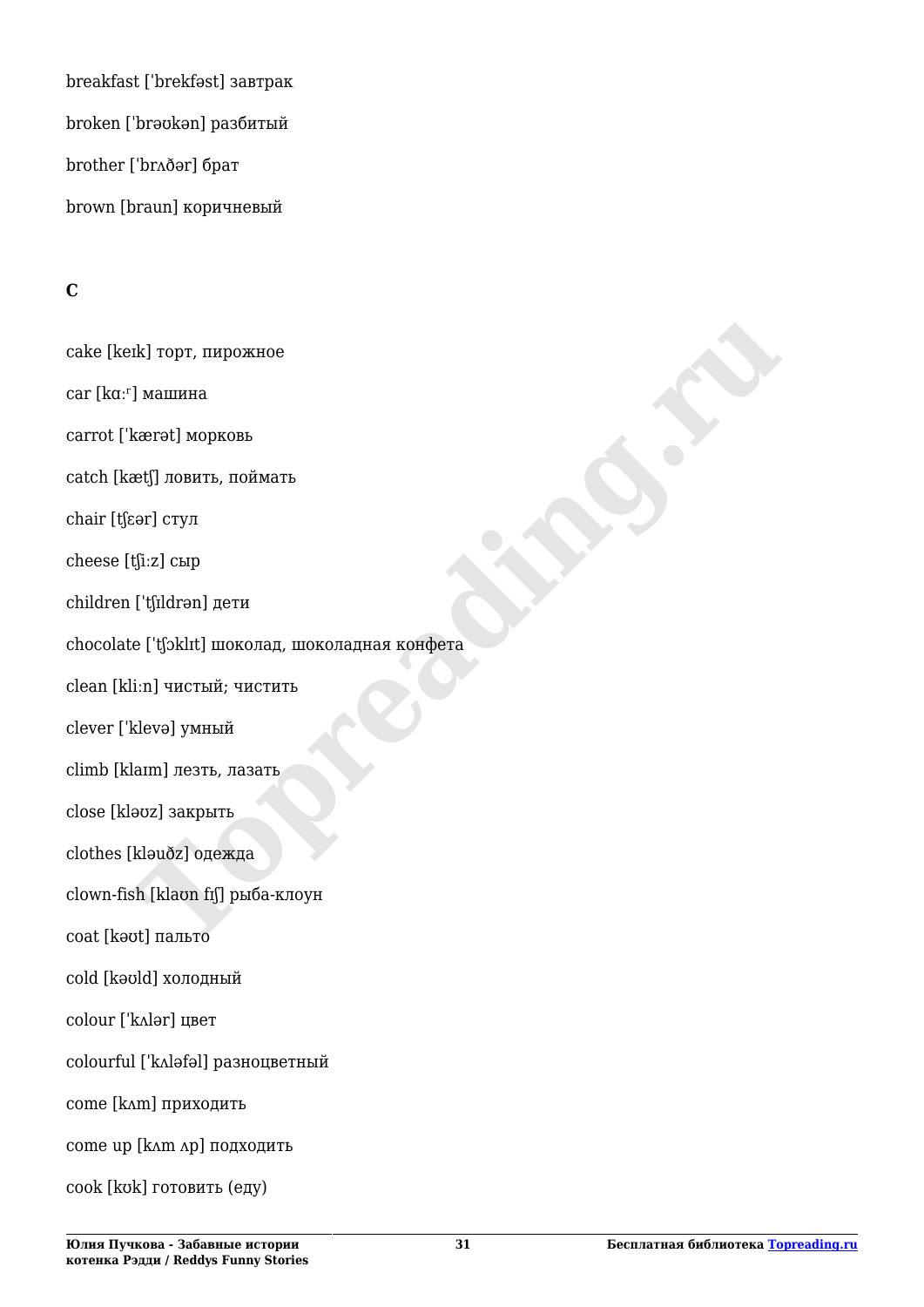cries [kraɪz] см. cry cry [kraɪ] плакать, кричать cup [kʌp] чашка cupboard [ˈkʌbəd] буфет

# **D**

dance [dɑːns] танцевать dark [da: k] тёмный, темно day [deɪ] день dear [dɪər] дорогой dig [dig] копать dining room ['daɪnɪn ru: m] столовая dinner ['dɪnə<sup>r</sup>] обед dirty [ˈdəːtɪ] грязный dive [daɪv] нырять do [duː (полная форма)] делать doll [dɔl] кукла door [dɔːʳ] дверь down [daʊn] вниз dress [dres] платье drink [drɪŋk] пить drive [draɪv] вести машину **The Second Second Second Second Second Second Second Second Second Second Second Second Second Second Second Second Second Second Second Second Second Second Second Second Second Second Second Second Second Second Second** 

# **E**

ear [ɪər] ухо

eat [i: t] есть, кушать

empty [ˈemptɪ] пустой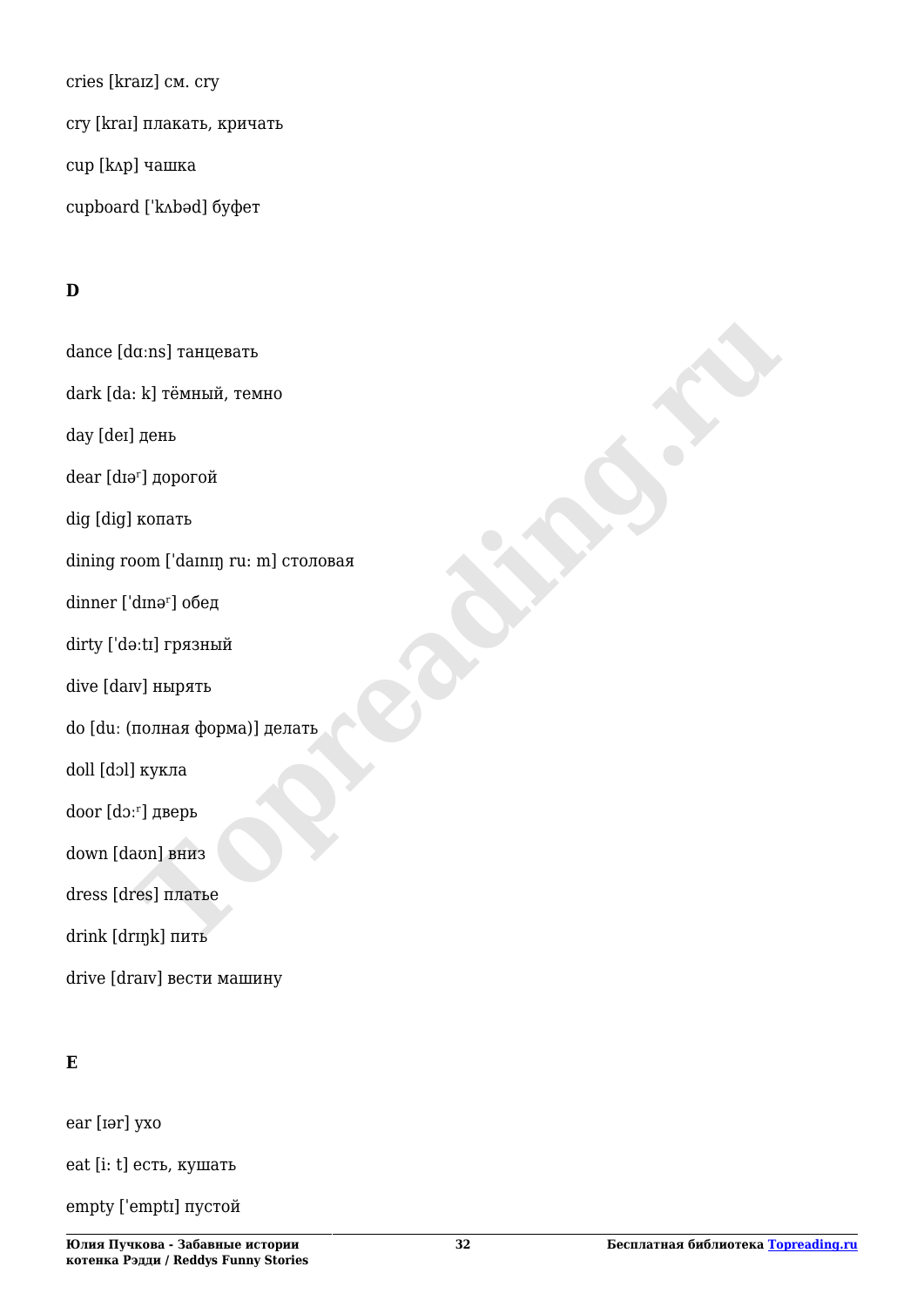escape [ɪsˈkeɪp] побег evening [ˈiːvnɪŋ] вечер every [ˈevrɪ] каждый everyone [ˈevrɪwʌn] все eye [aɪ] глаз

#### **F**

fair [fɛər] справедливый, справедливо fast [fa: st] быстрый fat [fæt] толстый favourite [ˈfeɪv*ə*rɪt] любимый feet [fi: t] ступни, ноги film [film] фильм find [famd] найти fine [faɪn] хороший; хорошо finger [ˈfɪŋgəʳ] палец first [fəːst] первый fish [fɪʃ] рыба; ловить рыбу floor [flɔːʳ] пол flower [ˈflauər] цветок fly [flaɪ] летать food [fuːd] еда foot [fut] ступня, нога for [fo: (полная форма)] для, на French fries [frɛntʃ fraiz] картофель-фри fridge [frɪdʒ] холодильник frog [frɒg] лягушка | Справедливый, справедливо<br>| St| быстрый<br>| Толстый<br>| Генулги|| любимый<br>| Генулги|| любимый<br>| Генулги|| любимый<br>| Генулги|| найти<br>| пророший; хорошо<br>| ngor || палец<br>| st|| первый<br>| suboka; ловить рыбу<br>| runo|| manar|| щее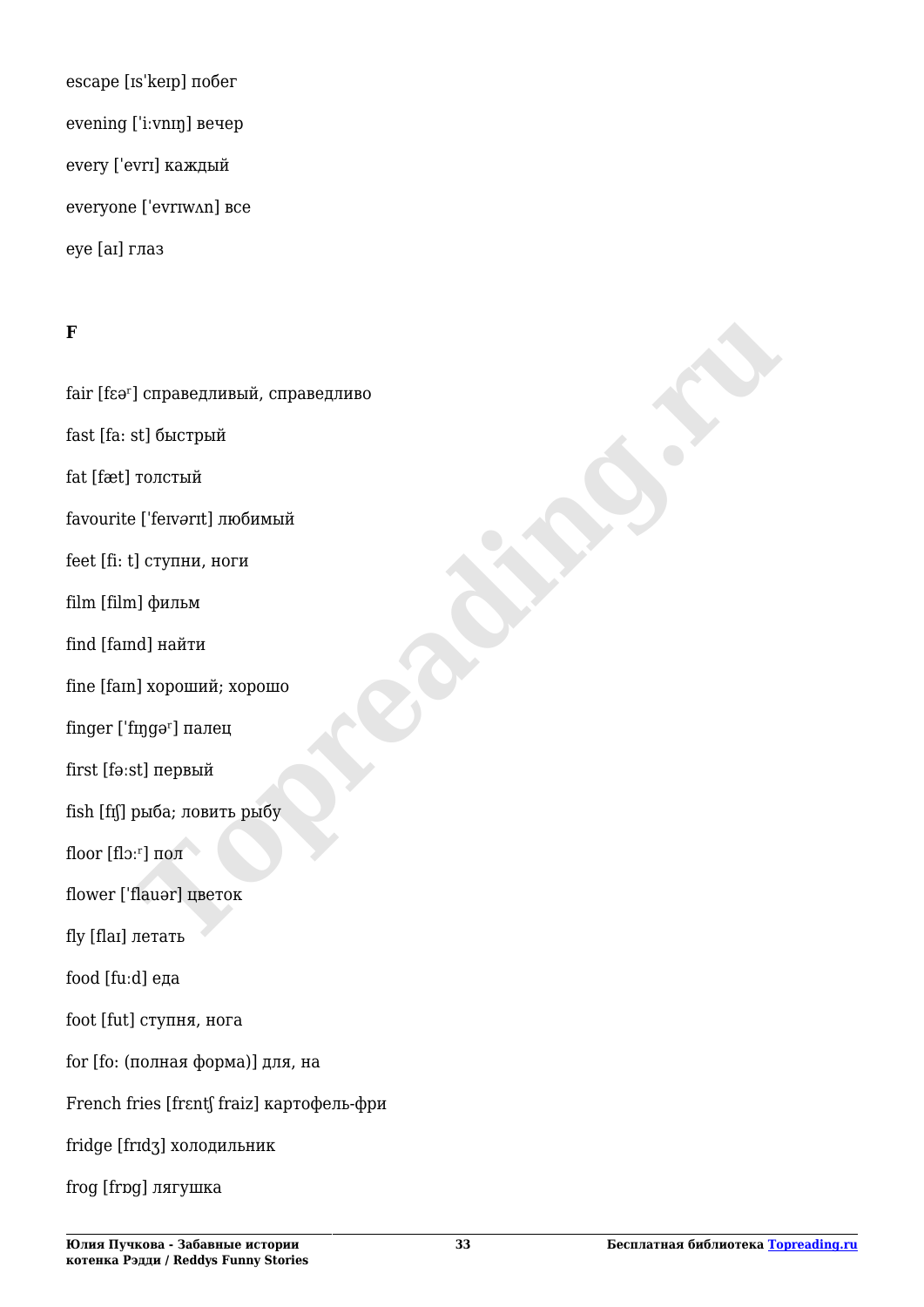from [from (полная форма)] из, от fruit [fruːt] фрукт(ы) fun [fʌn] веселье funny [ˈfʌnɪ] смешной, забавный

# **G**

garden [ˈgɑːdn] сад girl [g3ː] девочка give [giv] давать glass [glɑːs] стакан gloves [glʌv] перчатки go [gəu] идти good [gud] хороший grass [gra: s] трава great [greit] великолепно, здорово green [gri: n] зелёный grey [grei] серый ground [graund] земля grow [grəu] расти, выращивать **The Solution Control**<br>
The Marian Cash Crackan<br>
HAV| перчатки<br>
MAV| перчатки<br>
MAV| перчатки<br>
MAV| перчатки<br>
MAV| перчатки<br>
MAV| перчатки<br>
MAV| перчатки<br>
MAV| перчатки<br>
MAV| редистрация<br>
Sel| Серый<br>
graund| земля<br>
graund|

# **H**

hand [hænd] рука, кисть (руки) handsome ['hænsəm] красивый happy [ˈhæpɪ] счастливый, радостный, довольный have [hæv (полная форма)] иметь have a bath принимать ванну have breakfast завтракать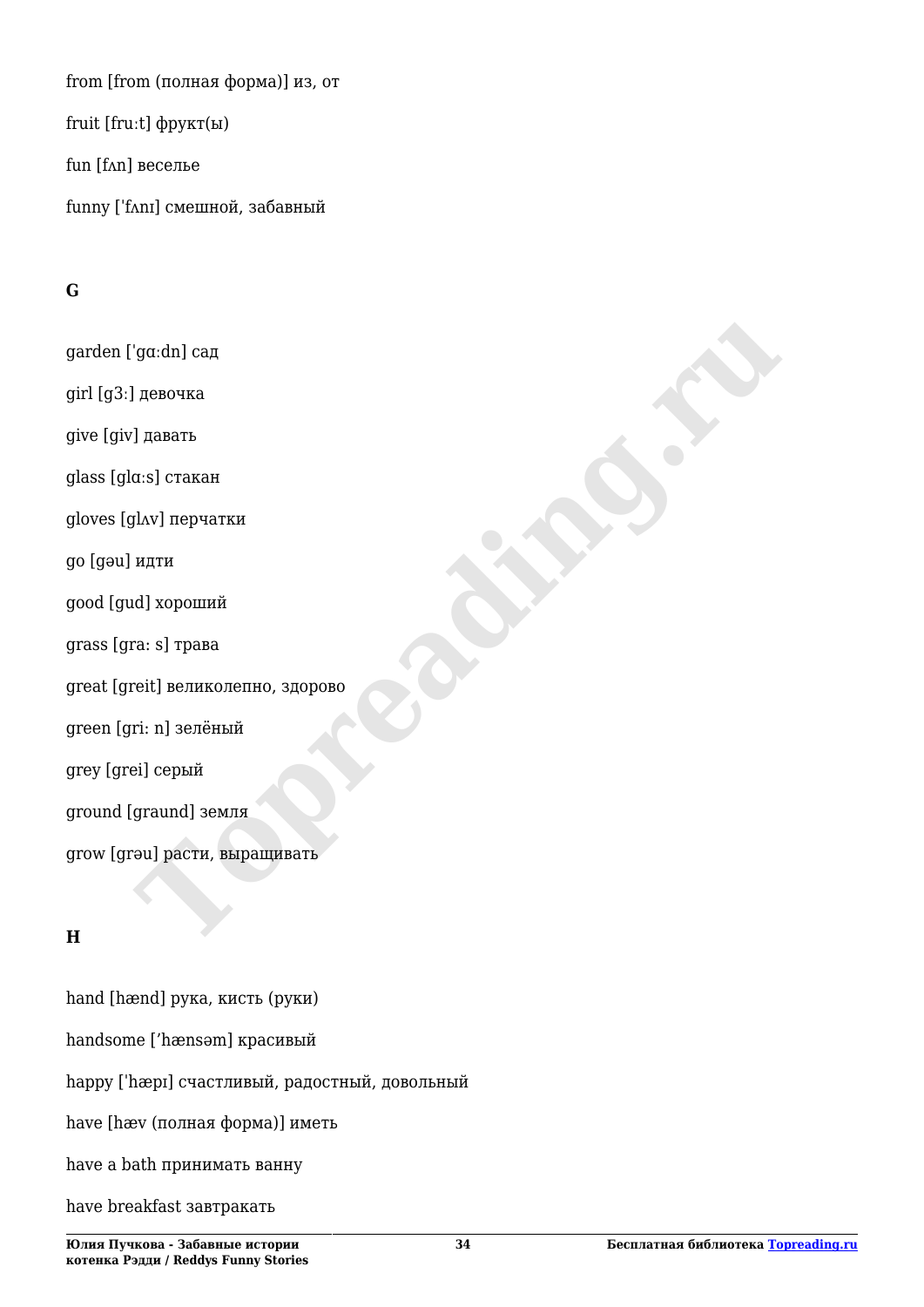have lunch обедать have fun веселиться head [hed]голова hear [hia] слышать helicopter ['helɪkɒptə<sup>r</sup>] вертолёт help [help] помогать here [hɪər] вот, здесь, тут hide [haid] прятаться high [haɪ] высокий, высоко hold [həʋld] держать hole [həul] дырка, норка home [həum] дом hooray [huːˈreɪ] ypa hope [həʋp] надеяться hot [hɔt] жаркий, жарко house [haus] дом how [hau] как hungry [ˈhʌŋgrɪ] голодный **Example 18 And The Control of the Control of the Control**<br> **Top Records of the Control of the Control**<br> **Top Records of the Control of Top Records**<br> **Top Records and The Control of Top Records and The Control of Top Recor** 

# **I**

ice-cream [aɪs-kriːm] мороженое ill [il] больной interesting [ˈɪntrɪstɪŋ] интересный into [ˈɪntu] в, внутрь

# **J**

jacket [ˈdʒækɪt] куртка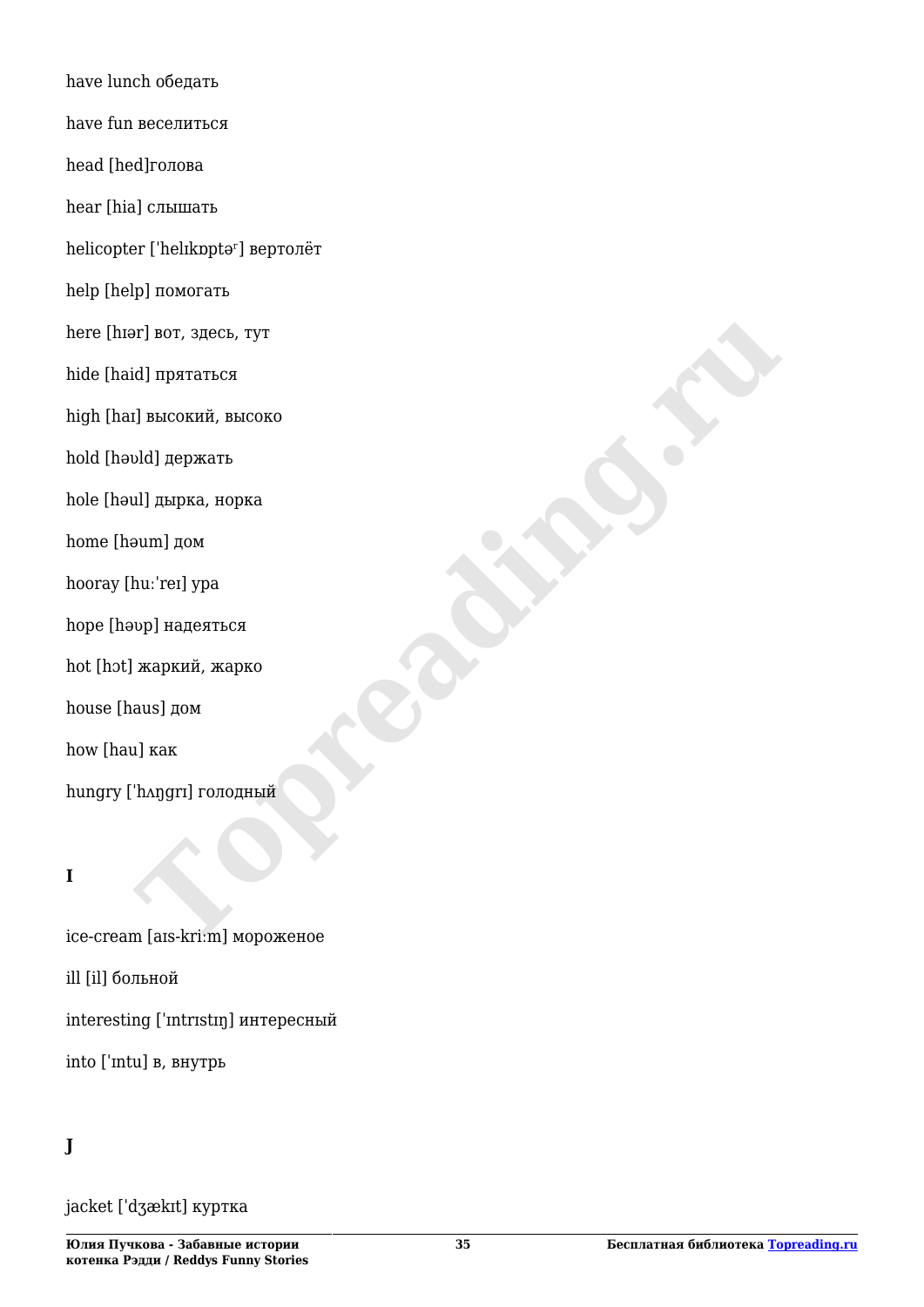juice [dʒuːs] сок jump [dʒʌmp] прыгать

# **К**

kind [kaɪnd] добрый kitchen [ˈkɪtʃɪn] кухня kitten [ˈkɪtn] котёнок know [nəu] знать

# **L**

lake [leɪk] озеро late [leɪt] поздний, поздно lazy [ˈleɪzɪ] ленивый leaf [liːf] лист (растения) leaves [liːvz] листья (растения) leg [leg] нога lemon [ˈlemən] лимон let's [let] давай(те) like [laɪk] нравиться, любить listen [ˈlɪsn] слушать little [ˈlɪtl] маленький live [liv] жить living room ['livinrum] жилая комната гостиная lizard [ˈlɪzəd] ящерица long [lɒŋ] длинный look [luk] смотреть lose [lu: z] терять **The Marine Street And Served And Served And Served And Served And Served And Served And Served And Served And Served And Served And Served And Served And Served And Served And Served And Served And Served And Served And S**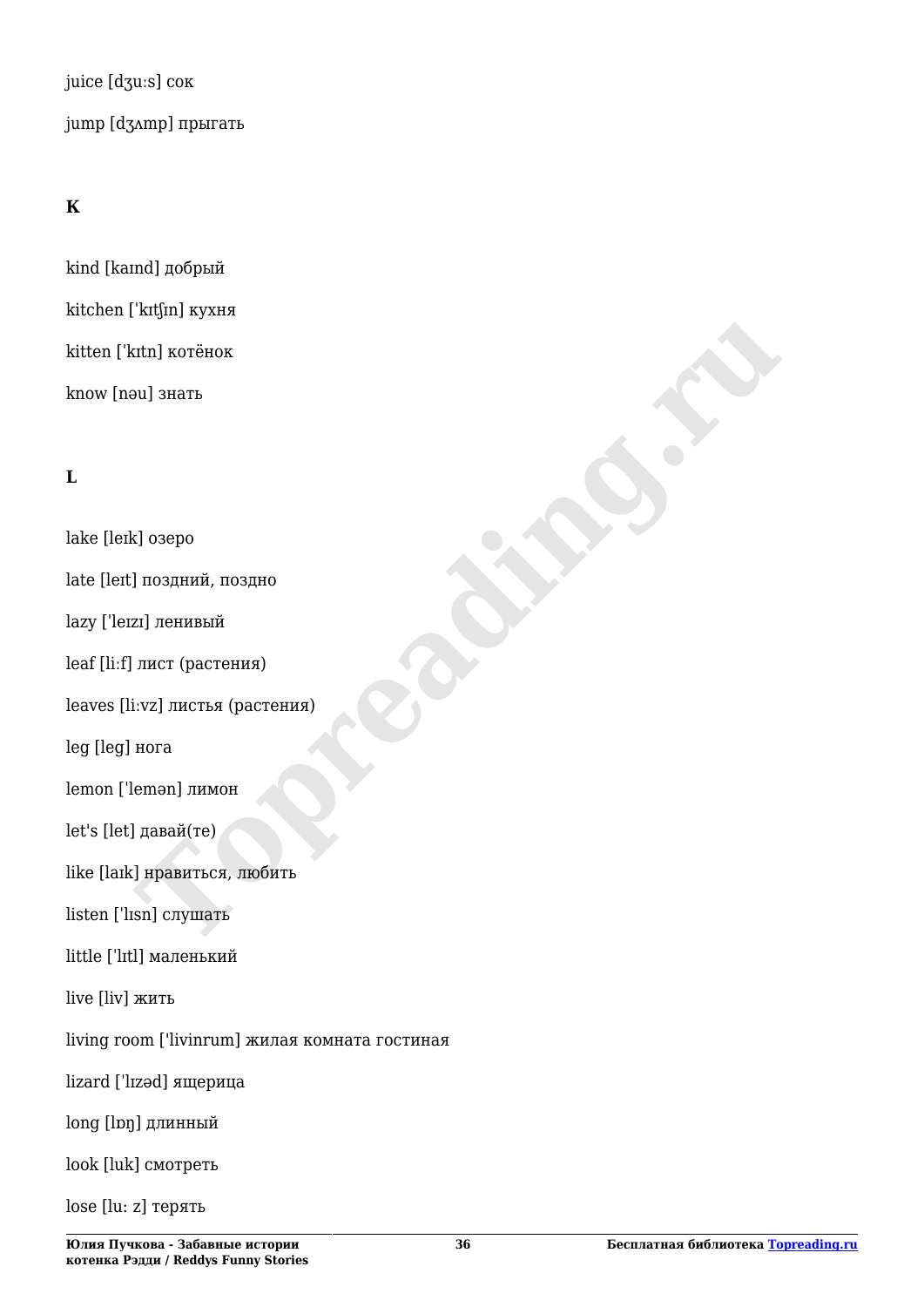lot of/ a lot of [lot of] много love [lʌv] любить lunch [lʌntʃ] обед

### **M**

magic [ˈmædʒɪk] волшебный make [meɪk] делать, создавать; готовить meat [mi: t] мясо meet [mi: t] встречать(ся) mew [mju: ] мяукать mice [mais] мыши milk [milk] молоко mine [main] мой, моя, моё, мои mirror ['mirə<sup>r</sup>] зеркало Monday [ˈmʌndɪ] понедельник monster [ˈmɒnstəʳ] чудовище month  $[m\Lambda n\theta]$  месяц morning [ˈmɔːnɪŋ] утро mother [ˈmʌðər] мама mouse [maus] мышь mouth [mauθ] рот Mrs (Mistress) ['misiz] миссис (замужняя женщина) mummy [ˈmʌmɪ] мамочка Pack Let Berperans, Costagaarts, Forogans<br> **Top Costagaarts**, Forogans<br> **Top Costagaarts**<br> **Top Costagaarts**<br> **Top Costagaarts**<br> **Top Costagaarts**<br> **Top Costagaarts**<br> **Top Costagaarts**<br> **Top Costagaarts**<br> **Top Costagaarts** 

#### **N**

new [nju: ] новый

nice [nais] приятный, милый, хороший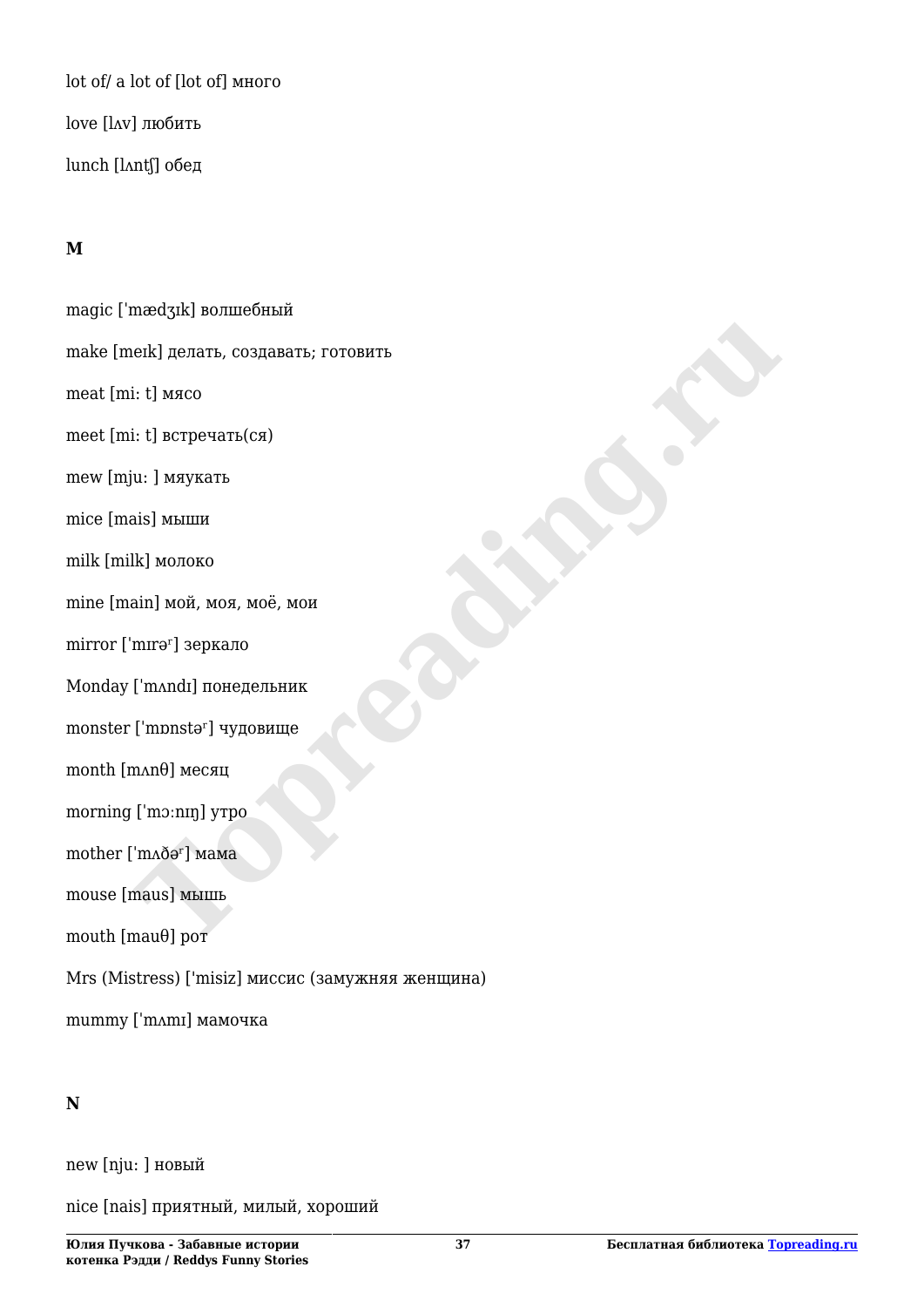noise [noiz] шум nose [nauz] нос now [nau] сейчас, теперь

# **О**

often [ˈɒf*ə*n] часто old [əʊld] старый only [ˈəʊnlɪ] только open ['əʋpən] а открытый; v открывать out [aʊt] из, изнутри, наружу Henry Control Control Control Control Control Control Control Control Control Control Control Control Control Control Control Control Control Control Control Control Control Control Control Control Control Control Control

# P

party [pɑːtɪ] вечеринка

paw [pɔː] n лапа

people [ˈpiːpl] люди

piece [piːs] n кусок

pink [pɪŋk] розовый

plate [pleɪt] n тарелка

play [pleɪ] играть

potato [pəˈteɪtəʊ] картошка

present [ˈpreznt] подарок

puddle [ˈpʌdl] лужа

push [pʊʃ] толкать

Pussy ['pʋsɪ] киса, кисонька (ласковое обращение к кошке)

put [pʋt] (put, put) v класть, помещать put on надевать (об одежде) put out высовывать put together соединять

puzzle [ˈpʌzl] задача, проблема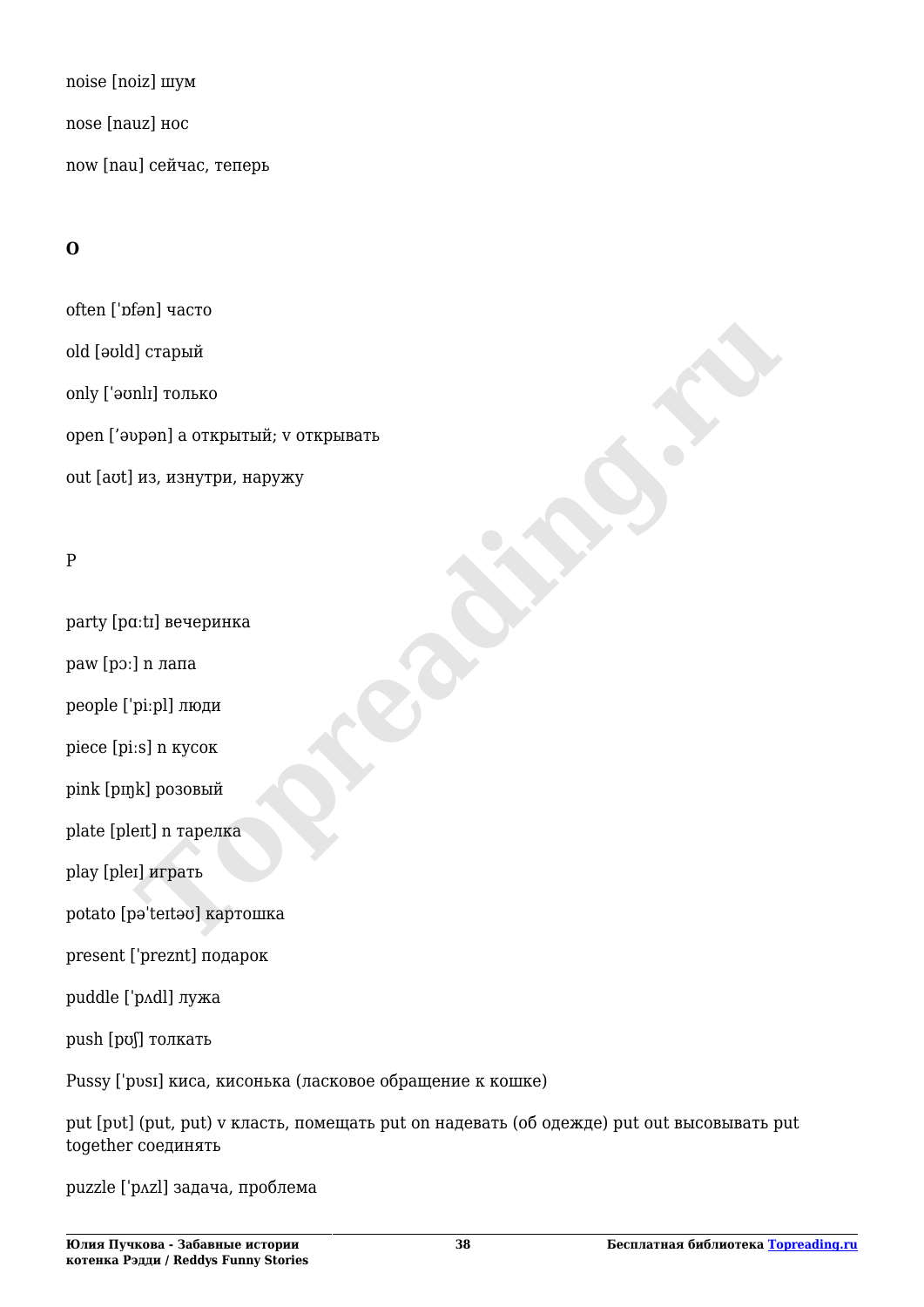rain [reɪn] дождь, идти (о дожде) read [red] читать ready [ˈredɪ] готов red [red] красный, рыжий (о цвете волос, шерсти) room [rʊm] комната rose [rəʊz] роза run [rʌn 'æftər] бегать

#### S

sad [sæd] грустный sandwich ['sænwɪdʒ] сэндвич, закрытый бутерброд say [seɪ] сказать season [ˈsiːzn] сезон, время года see [siː] видеть I see понимать sharp [fa:p] острый shelf [ʃelf] полка shirt [ʃ3ːt] рубашка shoes [ʃɔes] туфли short [ʃɔːt] короткий sing [sɪŋ] петь sister ['sɪstə<sup>r</sup>] сестра sit [sɪt] сидеть skirt [sk3ːt] юбка sleep [sliːp] спать small [smɔːl] маленький raftar] бетать<br>
Topper<br>
Topper<br>
Topper<br>
Topper<br>
Topper<br>
Topper<br>
Topper<br>
Topper<br>
Topper<br>
The Topper<br>
The Topper<br>
The Topper<br>
The Topper<br>
The Topper<br>
The Topper<br>
The Topper<br>
The Topper<br>
The Topper<br>
The Topper<br>
The Topper<br>
T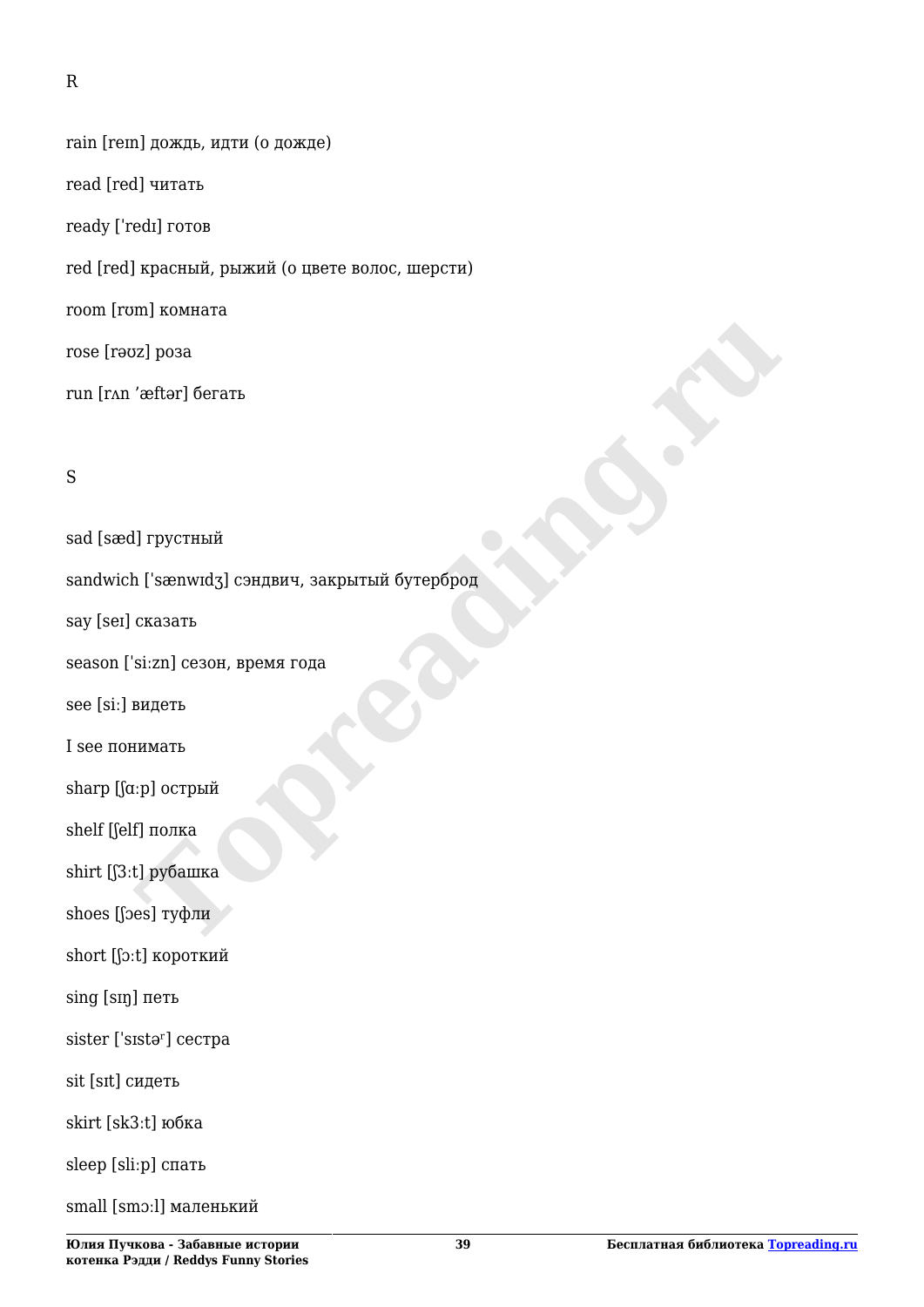snow [snəʊ] снег, идти(о снеге) snowball [ˈsnəʊbɔːl] снеговик so [səʊ] потому, итак; так, таким образом socks [sɔk] носки sofa [ˈsəʊfə] диван some [sʌm] немного, несколько son [sʌn] сын song [sɒŋ] песня soon [suːn] скоро, вскоре spot [spɒt] пятно stand [stænd] стоять start [stɑːt] начать stick [stɪk] палка still [stɪl] все еще stone [stəʊn] камень stories [ˈstɔːrɪs] истории story [ˈstɔːrɪ] история suddenly ['sʌdnlɪ] вдруг sugar [ˈʃʊɡər] caxap Sunday [ˈsʌndɪ] sunny ['sʌnɪ] солнечный swim [swɪm] плавать swing [swɪŋ] качели, качаться (на качелях) **The Company of School School (Section)**<br> **Top-Property Company of School School School School School School School School School School School School School School School School School School School School School School S** 

table [ˈteɪbl] стол

tail [teɪl] хвост

T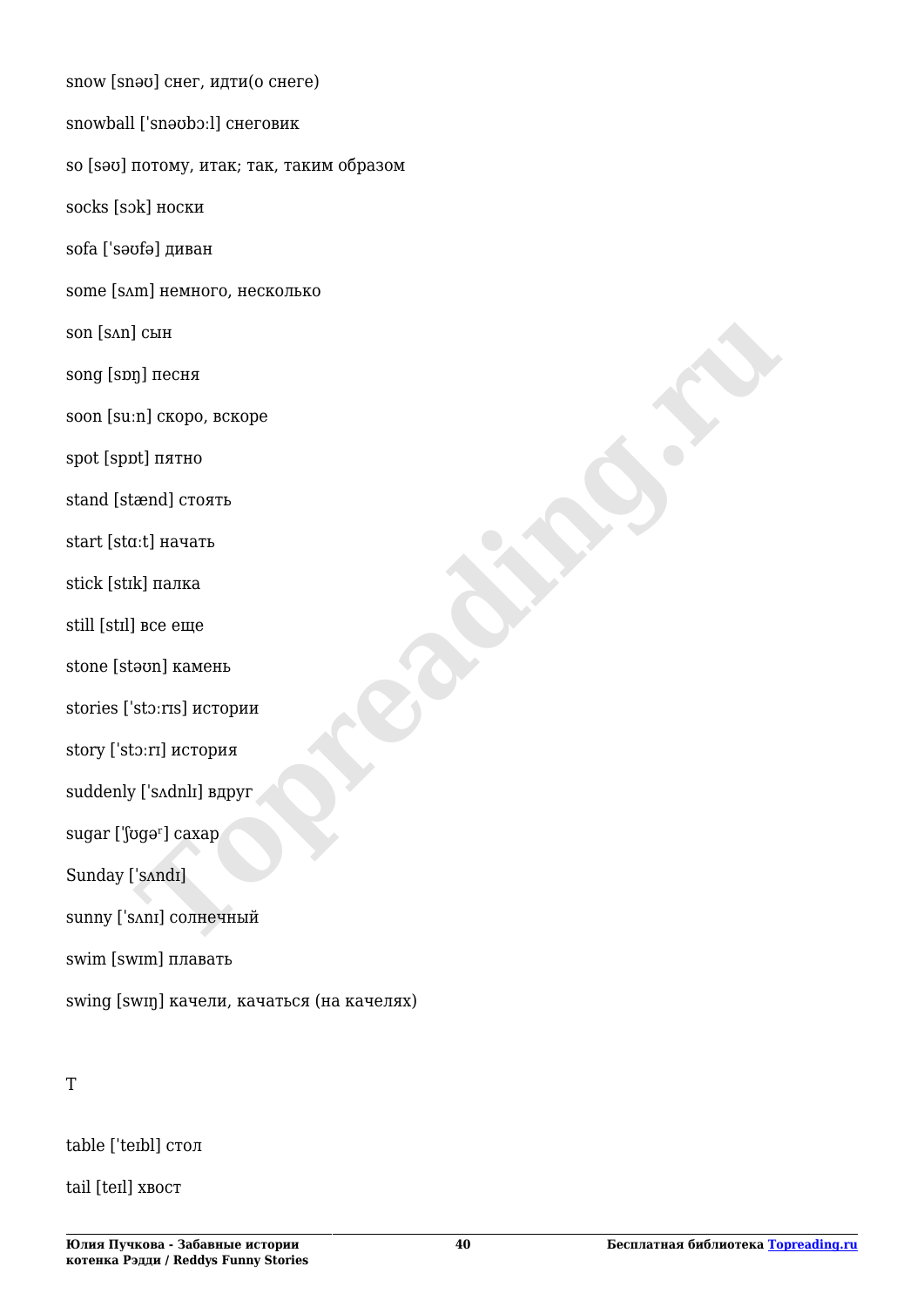take [teɪk] брать talk [ta: k] говорить tall [tɔːl] высокий tea [tiː] чай teeth [tiːθ] зубы terrible [ˈterəbl] ужасный then [ðen] потом, затем there  $[\delta \varepsilon \Theta^r]$  там thin  $[θm]$  худой, тонкий think  $[*θ in k*]$  думать thirsty [ˈθ3ːstɪ] испытывать жажду through [θruː] через, сквозь throw [θrəʊ] бросать, кидать throw out [θrəʊ aʊt] выбрасывать, выкидывать tidy up [ˈtaɪdɪ ʌp] убирать(ся) time [taɪm] время tired [ˈtaɪəd] усталый toad [təʊd] жаба today [təˈdeɪ] сегодня together [təˈgeðər] вместе tomato [təˈmeɪtəʊ] помидор too [tuː] слишком; тоже towel [ˈtaʊəl] полотенце toy [tɔɪ] игрушка, игрушечный tree [triː] дерево trousers [ˈtrauzəz] брюки, штаны ral I отом, затем<br>Tayдой, тонкий<br>B3.stil испытныать жажду<br>03.stil испытныать жажду<br>Teru: I через, сквозь<br>reo I бросать, кидать<br>t (foro aot) выбрасывать, выкидывать<br>That and y yбирать(ся)<br>and y yбирать(ся)<br>del ceroдня<br>del

tub [tʌb] ванна, корыто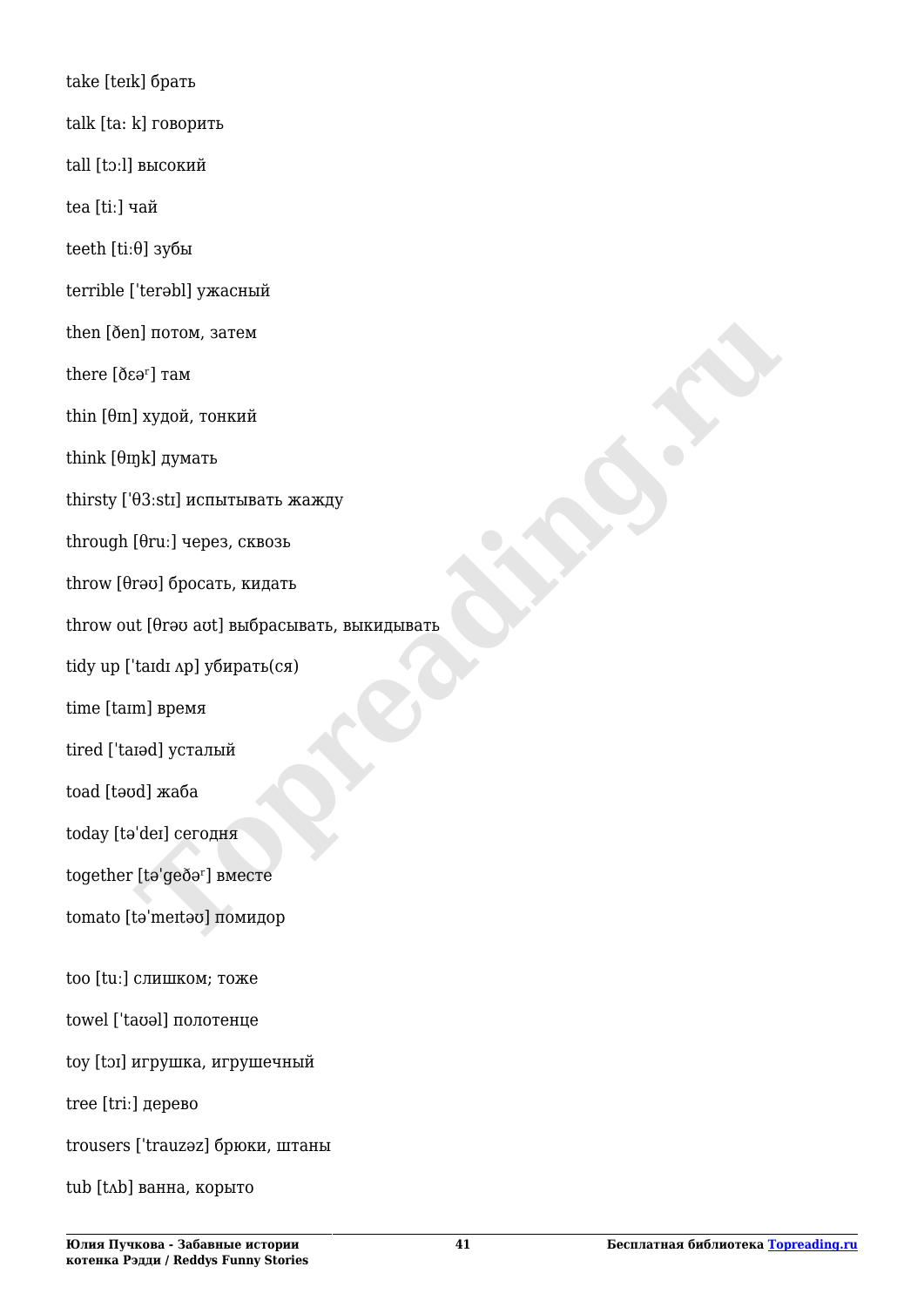Tuesday [ˈtjuːzdɪ] вторник turn off [t3ːn ɒf] выключить turn on [t3ːɒn] включить

#### U

umbrella [ʌmˈbrelə] зонт under ['Andə<sup>r</sup>] под understand [ʌndəˈstænd] понимать up [ʌp] вверх

#### V

vase [vɑːz] ваза vegetable [ˈvedʒɪtəbl] овощ very [ˈverɪ] очень visit ['vɪzɪt] v посещать visitor ['vɪzɪtər] n посетитель Exploration of the text of the text of the text of the text of the text of the text of the text of the text of the text of the text of the text of the text of the text of the text of the text of the text of the text of the

#### W

wait (for) [weɪt] ([fɔːr]) ждать (кого-то) wake up [weɪk ʌp] просыпаться, будить walk [wɔːk] ходить, гулять want [wɒnt] v хотеть warm [wɔːm] тёплый watch [wɒtʃ] часы; смотреть water  $['w$  $:$ t $\theta$ <sup>r</sup> $]$  вода; поливать wear [weər] (wore, worn) v носить